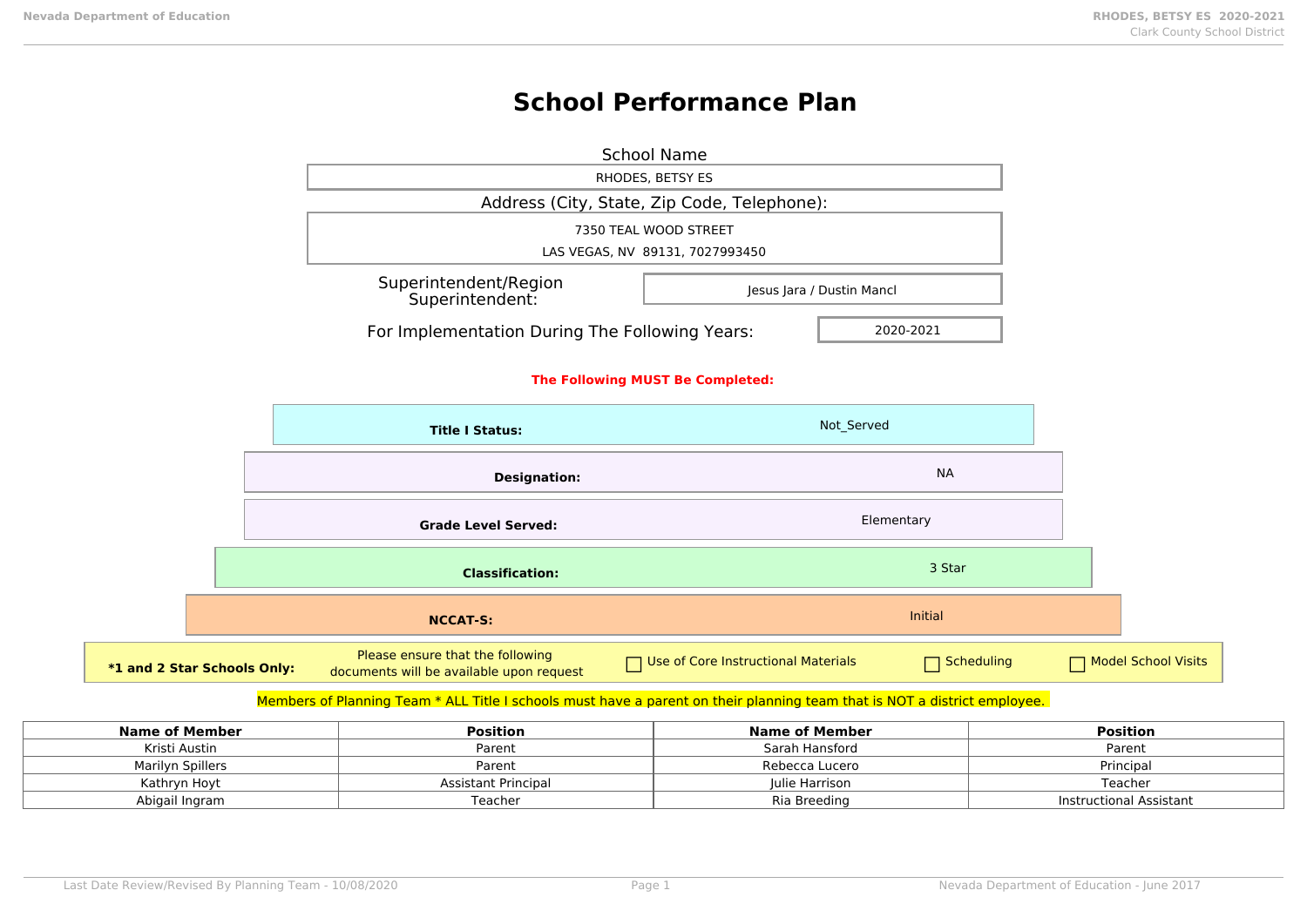# **COMPONENT I: COMPREHENSIVE NEEDS ASSESSMENT (CNA)**

# **DATA REVIEWED & ANALYZED:**

Based on your schools NSPF results, identify what additional data have been reviewed and analyzed in development of the SPP.

| <b>School Data For General Education</b><br><b>Including FRL</b> | English Language Learner (ELL) Data        | Special Education Data                     |
|------------------------------------------------------------------|--------------------------------------------|--------------------------------------------|
| Nevada School Performance Framework (NSPF)                       | Nevada School Performance Framework (NSPF) | Nevada School Performance Framework (NSPF) |
| Nevada Comprehensive Audit Tool for Schools (NCCAT-S)            | AMAOs/ELPA Analysis                        | Achievement Gap Data                       |
| <b>NA</b>                                                        | NA.                                        | ΝA                                         |
| <b>NA</b>                                                        | ΝA                                         | ΝA                                         |
| <b>NA</b>                                                        | NA.                                        | <b>NA</b>                                  |
| Other:                                                           | Other:                                     | Other:                                     |
| Other:                                                           | Other:                                     | Other:                                     |

# **Summary Statement:** Please provide a brief description for how the analyzed data will impact your Inquiry and Action Planning process.

Rhodes Elementary School is located in Region 1 of the Clark County School District. The student population has remained mostly consistent over the last several years. Enrollment for the 2020-2021 school year is as follows: 42% Caucasian, 31% Hispanic, 11% Black, 2.% Asian, 0.33% American Indian/Alaskan Native, 1.5% Pacific Islander, and 11% Multiracial. At Rhodes Elementary School in 2020-2021, there are 3.03% English Language Learners (ELL), and 14.02% students with an Individual Education Plan (IEP).

## Analysis of Data:

Rhodes ES earned a three-star status in the 2018-2019 school year (63 index points) as reported on the Nevada School Performance Framework (NSPF). In the 2017-2018 school year, Rhodes earned a four-star status (75.5 index points). The decrease in NSPF points was observed most drastically in the Student Growth and Academic Achievement Indicators. In addition, Rhodes Elementary School earned only 10 out of 20 possible points for the Closing Opportunity Gaps indicator. In reviewing data, we have determined that the areas of decrease and lower performance can be attributed to the need for consistency with the implementation of rigorous, standards-based Tier I and Tier II curriculum in reading and math.

## Positive Trends:

A positive trend can be observed in the percent of Economically Disadvantaged students meeting Adequate Growth Percentile (up to 19.1% in 2018-2019, from 15.3% in 2019-2020). This increase can be attributed to the strategic implementation of a targeted interventions.

Overall WIDA assessment results indicate that in 2019-2020, there were 28% ELL students who scored an overall of Level 4 (Expanding) or 5 (Bridging). This is an increase from 6.67% in 2018- 2019.

## Areas of Opportunity:

Our school demonstrates a significant need in mathematics. In 2018-2019, 46.5% of students met proficiency. This is down from 53.4% in 2017-2018. Only 16.6% of current ELL students met proficiency in ELA and only 8.3% met proficiency in math. Only 25% of Economically Disadvantaged students met AGP in math.

## Prioritized Needs:

Rhodes ES participated in community meetings and various needs assessments during the 2019-2020 school year. Through the NCCAT needs assessment, the following elements are determined to be the highest priorities: All instructional staff members should consistently deliver the standards-based curriculum to all students (1.2); All instructional staff members should develop unit/lesson plans based on student assessment results and adjust instruction accordingly (2.2); All instructional staff members should provide specific and timely feedback to students on an ongoing basis, and students should use the feedback to improve their performance (2.4); Student parent-partnerships should be primarily focused on student achievement (1.9).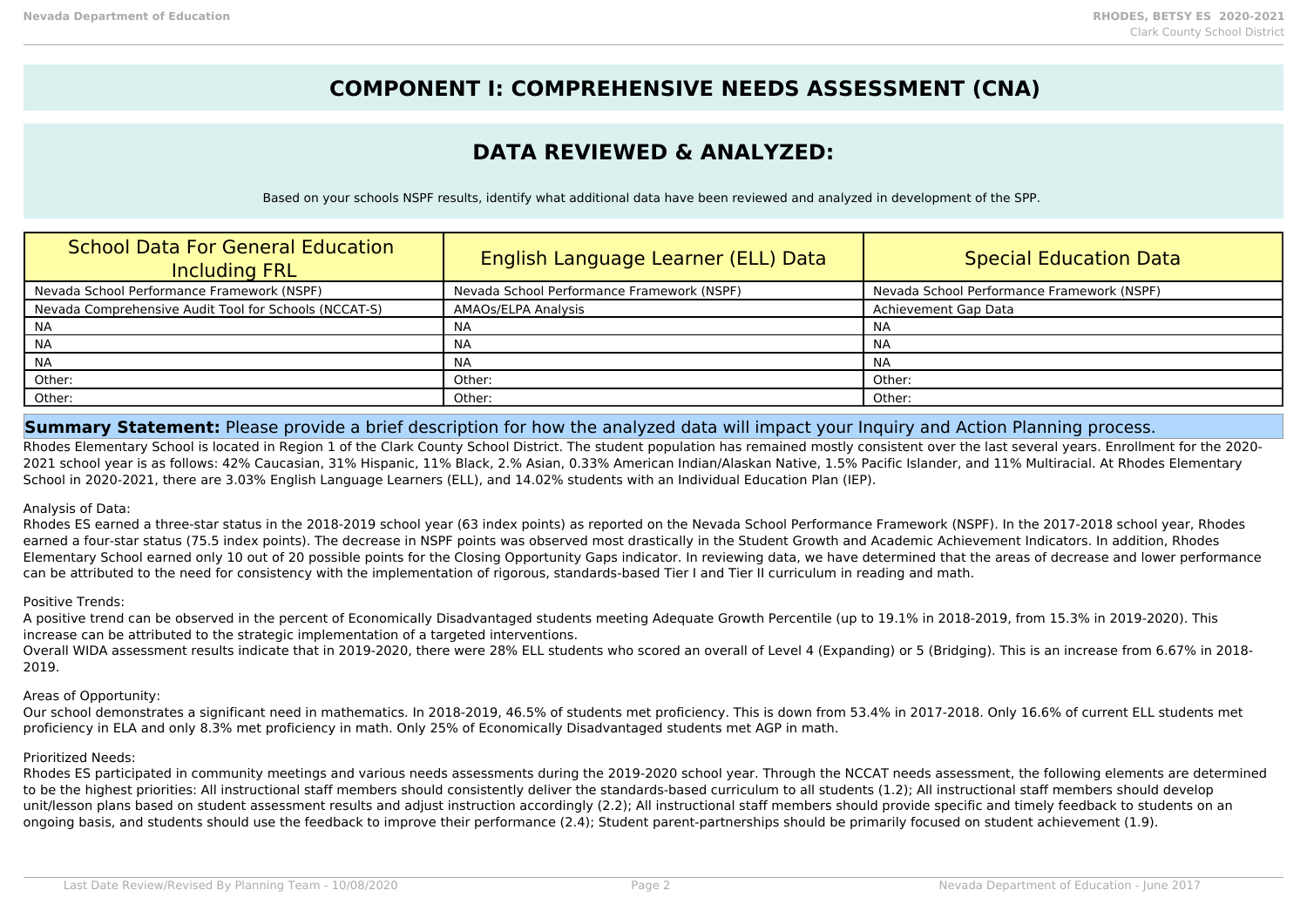# **COMPONENT II: Inquiry Process & Action Plan Design- Priority Need/Goal 1**

| <b>Based on the CNA,</b><br>identify all that apply: | <sup>3</sup> Generai<br>ducation | $\boxdot$ FRL | ⊠ EL∟ | ☑ IEF | ] Othe |
|------------------------------------------------------|----------------------------------|---------------|-------|-------|--------|
|------------------------------------------------------|----------------------------------|---------------|-------|-------|--------|

#### **Priority Need/Goal 1:**

Increase the percent of all students proficient in mathematics from 46.5% to 51.5% as measured by state summative assessments and reported on the Nevada School Performance Framework.

#### **Root Causes:**

There is a demonstrated need for teachers to continue to further develop and enhance their instructional practices through purposeful planning. This includes a need to further develop their understanding and application of the NVACS, the NEPF instructional standards and the Core concepts of their grade level standards. Teachers need to strategically use frequent formative data and collaborative work with their teams to further develop and apply effective practices for differentiating their instruction. Teachers need to develop their practices in utilizing the newly acquired curriculum tools to teach and meet the rigorous levels of the NVACS. There is a need for enhancing student engagement and discourse with instruction content and activities. There is a need for enhancing parent engagement and understanding of distance education virtual learning platforms to best meet the needs of their students.

### **Measurable Objective 1:**

Increase the percent of students meeting Adequate Growth Percentile in math from 34.7% to 44.7% as measured by state summative assessments and reported on the Nevada School Performance Framework.

#### **Measurable Objective 2:**

Increase the overall Median Growth Percentile in math from 42 to 47 as measured by state summative assessments and reported on the Nevada School Performance Framework.

#### **Measurable Objective 3:**

Increase the percent of African American 4th and 5th grade students meeting Adequate Growth Percentile in math from 7.5% to 17.5%, and increase the percent of Special Education 4th and 5th grade students meeting Adequate Growth Percentile in math from 7% to 17%, as measured by state summative assessments and reported on the Nevada School Performance Framework.

#### **Measurable Objective 4:**

Increase the percent of current and former English Learners proficient in math from 15.6% to 25.6% as measured by state summative assessments and reported on the Nevada School Performance Framework.

#### **Measurable Objective 5:**

Increase the percent of Economically Disadvantaged students meeting Adequate Growth Percentile in math from 15.3% to 25.3% as measured by state summative assessments and reported on the Nevada School Performance Framework.

**Monitoring Status** N/A

|                                            | <b>ACTION PLAN</b>                                    |                                   | <b>MONITORING PLAN</b>      |                   |
|--------------------------------------------|-------------------------------------------------------|-----------------------------------|-----------------------------|-------------------|
|                                            |                                                       | <b>List Artifacts/Evidence of</b> | List Timeline,              |                   |
| <b>Action Step</b>                         | <b>Resources and Amount Needed for Implementation</b> | <b>Progress:</b>                  | Benchmarks, and             | <b>Monitoring</b> |
| (please only list one action step per box) | (people, time, materials, funding sources)            | Information (Data) that will      |                             | <b>Status</b>     |
|                                            |                                                       | verify the action step is in      | <b>Position Responsible</b> |                   |
|                                            |                                                       | progress or has occurred.         |                             |                   |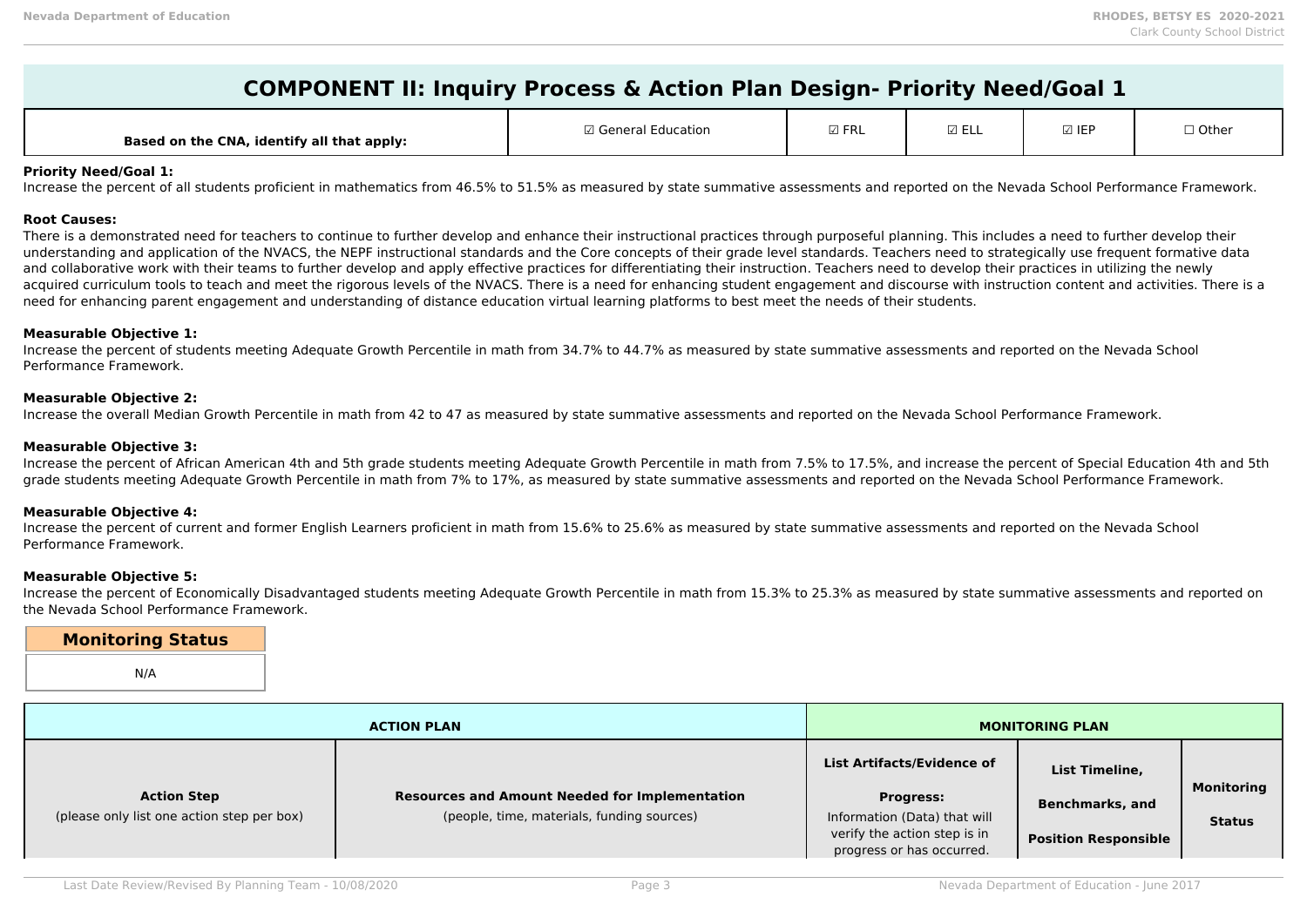|                                                                                                                                                                                                                                                                                                                                                                                                                                                                                                                                                                                                                                                                                                                                                                                                                                                           | 1.1 Professional Development (Required)                                                                                                                                                                                                                                                                                                                                                                                                                                                                                                                                                                                                                                                                                                                                                                                                                                                                                                                                                                                                                                                                                                                                                                                                                              | <b>Continuation From Last</b><br>Year: Yes                                                                                                                                                                                                                                                | <b>NCCAT-S Indicators: 1.2, 1.9, 2.2,</b><br>2.4                                                                                                                                                                                           |     |
|-----------------------------------------------------------------------------------------------------------------------------------------------------------------------------------------------------------------------------------------------------------------------------------------------------------------------------------------------------------------------------------------------------------------------------------------------------------------------------------------------------------------------------------------------------------------------------------------------------------------------------------------------------------------------------------------------------------------------------------------------------------------------------------------------------------------------------------------------------------|----------------------------------------------------------------------------------------------------------------------------------------------------------------------------------------------------------------------------------------------------------------------------------------------------------------------------------------------------------------------------------------------------------------------------------------------------------------------------------------------------------------------------------------------------------------------------------------------------------------------------------------------------------------------------------------------------------------------------------------------------------------------------------------------------------------------------------------------------------------------------------------------------------------------------------------------------------------------------------------------------------------------------------------------------------------------------------------------------------------------------------------------------------------------------------------------------------------------------------------------------------------------|-------------------------------------------------------------------------------------------------------------------------------------------------------------------------------------------------------------------------------------------------------------------------------------------|--------------------------------------------------------------------------------------------------------------------------------------------------------------------------------------------------------------------------------------------|-----|
| Professional development will be implemented<br>for the following focus areas: 1. Purposeful<br>planning and implementing tasks with higher<br>cognitive demand 2. Utilizing formative data to<br>differentiate instruction 3. Effective use of<br>instructional material tools and strategies for<br>Tier 2 instruction via online supports such as<br>MAP Accelerator, MobyMax, and SmartyAnts 4.<br>Implementing structures to foster student<br>engagement through communication,<br>collaboration, and cooperation, including the<br>usage of virtual tools such as Jamboard, and<br>Google Breakout Rooms 5. Further work with<br>developing knowledge of standards and the<br>application of the Standards of Mathematical<br>Practices 6. Conduct virtual parent workshops<br>to provide training and strategies for distance<br>learning support | PLC meeting times each week (All are embedded w/in the school days);<br>Staff collaboration/professional learning for instructional tools, and<br>development of tasks with higher cognitive demand \$22/hr (525 hrs.- 35<br>teachers $X$ 15 hrs. each) = $$11,550$ ; CTT to provide support for additional<br>intervention groups/ supports (Instructional Assistants CTT General<br>Education budget = \$13,305); Instructional Assistants (2 hours of<br>support) = $$6137.49$ (Additional hour for 2 assistants, SB178 budget);<br>Chromebooks for Intervention supports/ individualized learning= \$<br>56,607.02 (185 chromebooks @ \$305.96 SB178 budget); Grade level<br>planning half day substitutes = $$4,725$ (35 days, 1.5 per K-5 teacher -<br>\$90 / day SB178 Budget); People: Administrators, Learning Strategist,<br>Grade level chairs, RTI grade level representatives, classroom teachers;<br>New curriculum resource (Envisions 2.0) and the intervention materials<br>within; Strategist, grade level chairs, administration (for leading of P.D.<br>and PLCs); MobyMax web-based curriculum support program (\$2,447 one<br>year license); MAP Accelerator, Khan Academy math support online<br>program grades 3-5 (District funded program) | Professional development<br>agendas (ex. Staff<br>Development Days), agendas<br>from training and collaboration<br>days (with substitute<br>coverage), sign-in sheets,<br>lesson plans, observation data,<br>PLC agendas, Pre-and Post-<br>assessment data for<br>instructional standards | August 2020 - May,<br>$2021 =$ Weekly PLC<br>meetings, August 2020,<br>September 2020 and<br>January 2021= Grade<br>Level Planning<br><b>Collaboration Time</b><br>Administrators, Grade<br>Level Chairs, RTI Grade<br>Level Case Managers | N/A |

| <b>Action Step</b>                                                                                                                                                                                                                                                                                                                                                                                                                                                                                                                                                                                                                                                                                                                                                                                                                  | <b>Resources and Amount Needed</b>                                                                                                                                                                                                                                                                                                           | <b>List Artifacts/Evidence</b>                                                                                                                                                   | <b>Timeline and Position</b><br>Responsible                                                                                                                                                                                                                             | Monitoring<br>Status |
|-------------------------------------------------------------------------------------------------------------------------------------------------------------------------------------------------------------------------------------------------------------------------------------------------------------------------------------------------------------------------------------------------------------------------------------------------------------------------------------------------------------------------------------------------------------------------------------------------------------------------------------------------------------------------------------------------------------------------------------------------------------------------------------------------------------------------------------|----------------------------------------------------------------------------------------------------------------------------------------------------------------------------------------------------------------------------------------------------------------------------------------------------------------------------------------------|----------------------------------------------------------------------------------------------------------------------------------------------------------------------------------|-------------------------------------------------------------------------------------------------------------------------------------------------------------------------------------------------------------------------------------------------------------------------|----------------------|
| 1.2 Family Engagement (Required)                                                                                                                                                                                                                                                                                                                                                                                                                                                                                                                                                                                                                                                                                                                                                                                                    |                                                                                                                                                                                                                                                                                                                                              | <b>Continuation From Last</b><br><b>Year: Yes</b>                                                                                                                                | NCCAT-S Indicators: 1.2, 1.9, 2.2, 2.4                                                                                                                                                                                                                                  |                      |
| Provide training and resources for parents to support understanding of<br>academic components (ex. Standards of Mathematical Practice); parent<br>training for virtual task strategies and resources; Parent meetings to<br>involve parents in discussions on school practices. (Principals & Parents<br>meetings), Academic Nights (STEM night). Providing parent training and<br>virtual support recordings/workshops for academic standards (how to<br>practice this standard with your child) and virutal engagement ideas.<br>Family engagement committee will initiate ways to gain more parent<br>attendance, involving students in the process of helping their families learn<br>the academic content they are covering such as a student led math lesson<br>with teacher guidance for parents to observe and engage with. | STEM activity kits price TBD school<br>budget; Planning sessions for the<br>Academic and Family Engagement<br>committee to plan events;<br>MobyMax web-based curriculum<br>support program (\$2,447,<br>remainder of school year, SB178<br>budget); People: Strategist, grade<br>level chairs, Academic committee<br>members, Administration | Agendas and copies of<br>resources for meetings and<br>family engagement events, sign-<br>in sheets, session evaluation<br>sheets, family communication<br>logs, MobyMax reports | September 2020- May 2021<br>Quarterly Parents & Principal<br>meetings and workshops=<br>Administration, Grade level<br>chairs STEM night (Fall, 2020) $=$<br>Administration, STEM<br>committee members August<br>2020 - May 2021 MobyMax<br>reports= classroom teachers | N/A                  |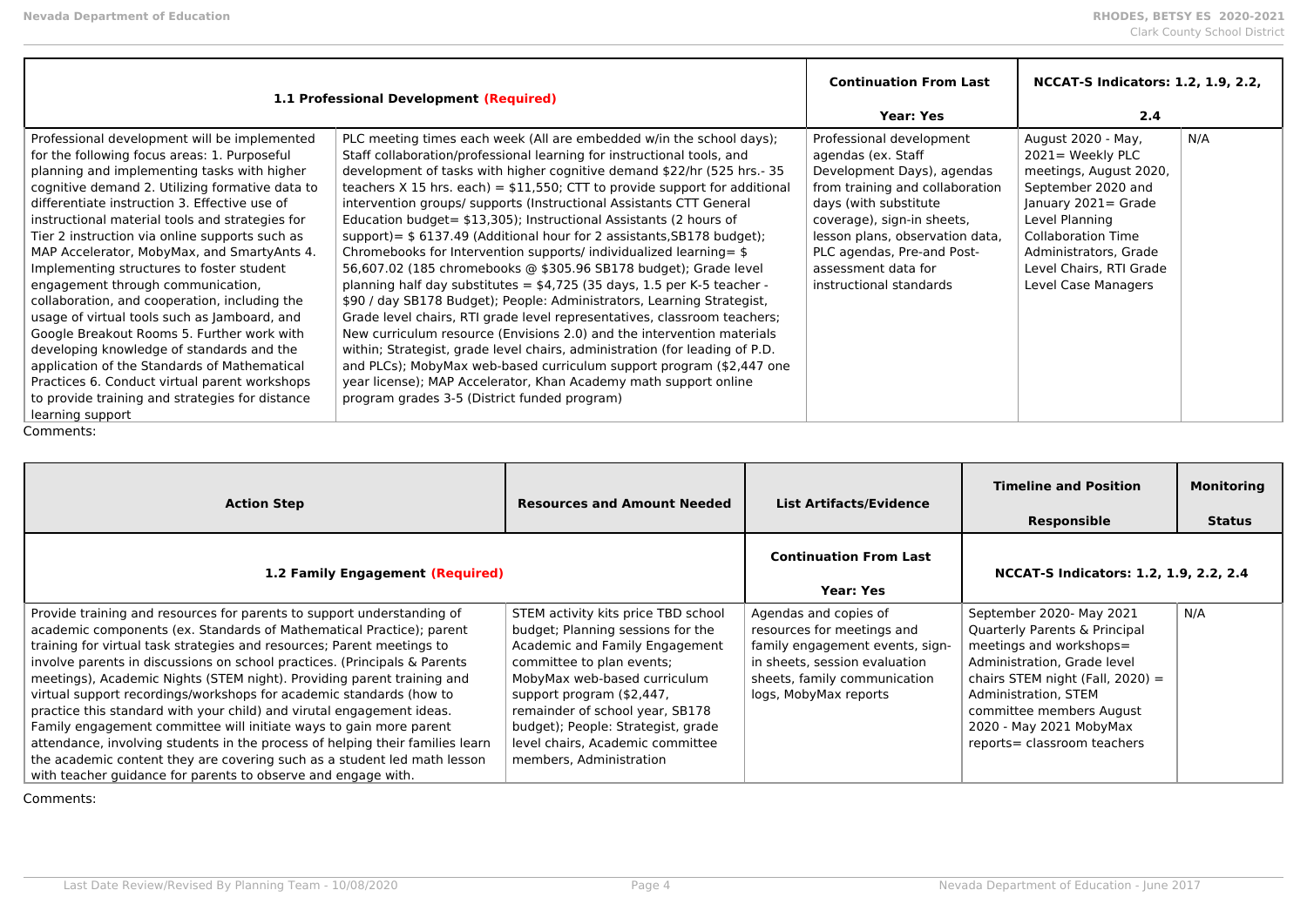| 1.3 Curriculum/Instruction/Assessment (Required)                                                                                                                                                                                                                                                                                                                                                                                                                                                                                                                                                                                                                                                                                                                                                                                                                                                                                                                                                                             |                                                                                                                                                                                                                                                                                                                                                                                                                                                                                                                                                                                                                                                                                                                                                                                                         | <b>Continuation From Last</b><br><b>Year: Yes</b>                                                                                                                                                                                                            | <b>NCCAT-S Indicators: 1.2.</b><br>1.9, 2.2, 2.4                                                                                                       |     |
|------------------------------------------------------------------------------------------------------------------------------------------------------------------------------------------------------------------------------------------------------------------------------------------------------------------------------------------------------------------------------------------------------------------------------------------------------------------------------------------------------------------------------------------------------------------------------------------------------------------------------------------------------------------------------------------------------------------------------------------------------------------------------------------------------------------------------------------------------------------------------------------------------------------------------------------------------------------------------------------------------------------------------|---------------------------------------------------------------------------------------------------------------------------------------------------------------------------------------------------------------------------------------------------------------------------------------------------------------------------------------------------------------------------------------------------------------------------------------------------------------------------------------------------------------------------------------------------------------------------------------------------------------------------------------------------------------------------------------------------------------------------------------------------------------------------------------------------------|--------------------------------------------------------------------------------------------------------------------------------------------------------------------------------------------------------------------------------------------------------------|--------------------------------------------------------------------------------------------------------------------------------------------------------|-----|
| PLCs will be used to build consistency with a deeper understanding of<br>NVACS, alignment of materials, and instructional practices for Tier 1<br>differentiated instruction. Instructional tools and materials will be<br>reviewed and teachers will work to make adjustments to utilize<br>resources that support deep learning of the NVACS. Data analysis will<br>take place within weekly PLC's, and additional collaboration sessions.<br>Collaboration will include a focus on academic standards. NVACS.<br>materials, lesson strategies, and instructional scaffolds for all students.<br>Formative and summative data will be collected and analyzed to quide<br>dialogues for instructional practices for Tier 1 and Tier 2. MobyMax and<br>MAP Accelerator (computer based instructional support) will be used for<br>blended learning support for students). Consistent analysis of formative<br>data. Training sessions will be provided for staff to utilize MobyMax,<br>Math Accelerator, and Envisions 2.0. | Time for PLCs to meet at least once weekly; CTT and<br>Instructional Assistants to provide support for additional<br>intervention groups/ supports; Extended day tutoring<br>sessions (Tutoring = $$7,920$ (360 hours = 4 hrs/wk for 18<br>weeks = 5 groups) General Education budget, CTT General<br>Education budget = \$13,305; Instructional Assistants (hours<br>of support) SB178 budget = $$6,137.49$ Chromebooks for<br>Intervention supports/ individualized learning = \$56,607.02<br>(185 Chromebooks @ \$305.96 SB178 budget) Grade level<br>planning time substitutes $=$ \$4,725 (3 half days for teacher)<br>People: Administrators, Learning Strategist, Grade level<br>chairs, RTI grade level representatives, classroom teachers,<br>Intervention blocks. Academic committee members | PLC agendas, substitute<br>collaboration day agendas,<br>staff development agendas<br>and materials, sign-in<br>sheets, session evaluation<br>sheets, lesson plans,<br>observation data, MobyMax<br>and MAP Accelerator<br>reports, and MAP data<br>results. | August 2020 - May,<br>2021- Weekly PLC<br>meetings, Grade Level<br>Planning Collaboration<br>Time Administrators.<br>Strategist, Grade<br>Level Chairs | N/A |

| 1.4 Other (Optional) | <b>Continuation From Last Year:</b> | <b>NCCAT-S Indicators:</b> |     |
|----------------------|-------------------------------------|----------------------------|-----|
|                      |                                     |                            | N/A |
|                      |                                     |                            |     |
|                      |                                     |                            |     |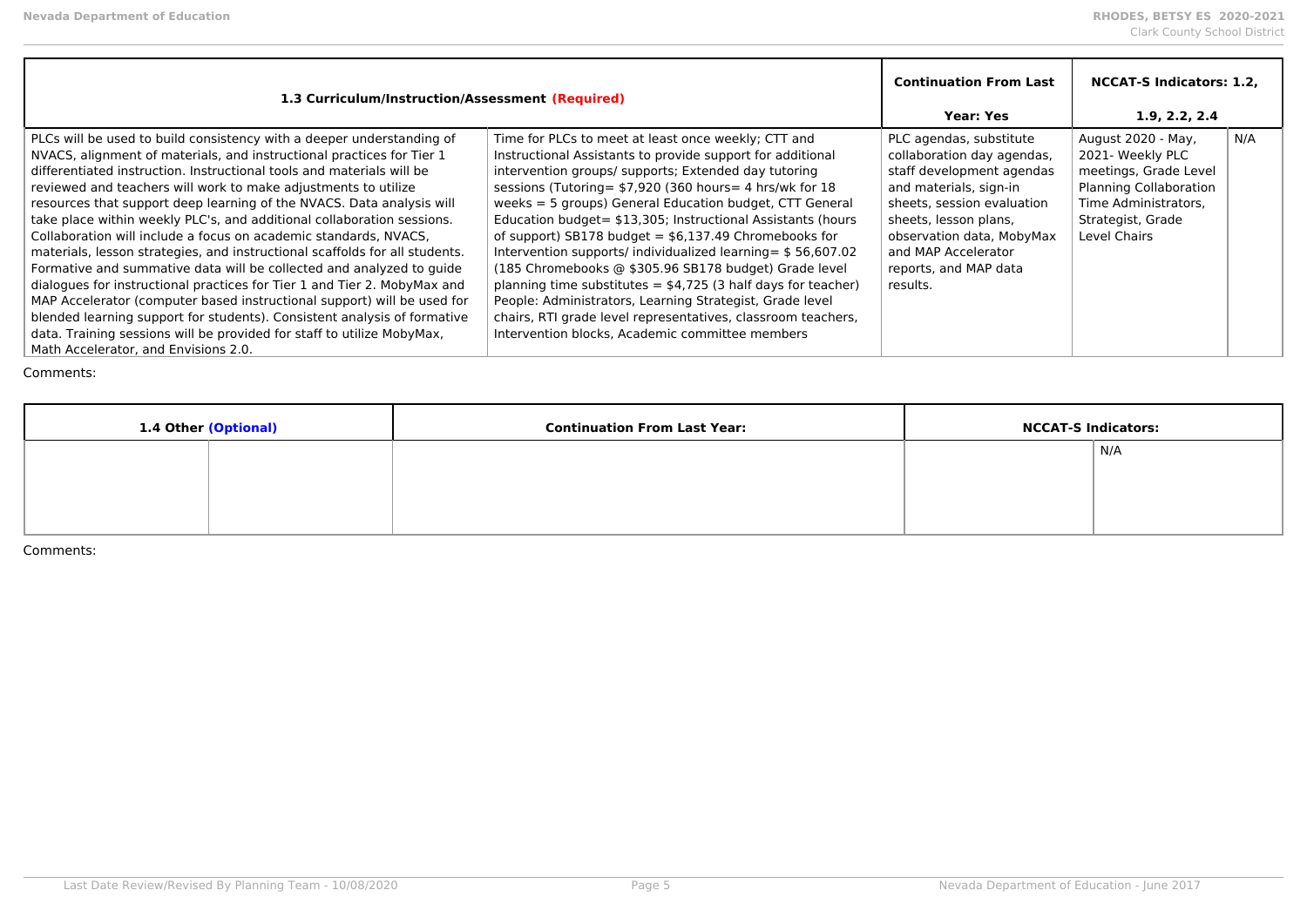| <b>COMPONENT II: Inquiry Process &amp; Action Plan Design- Priority Need/Goal 2</b> |  |
|-------------------------------------------------------------------------------------|--|
|-------------------------------------------------------------------------------------|--|

| Based on the CNA, identify all that apply: | $\Box$ Conoral $\Box$<br>cation | $\boxdot$ FRL | ⊾∟∟ | l IEP | ' Other |
|--------------------------------------------|---------------------------------|---------------|-----|-------|---------|
|--------------------------------------------|---------------------------------|---------------|-----|-------|---------|

#### **Priority Need/Goal 2:**

Increase the percent of students meeting Adequate Growth Percentile in ELA, from 65.2% to 70.2%, as measured by state summative assessments and reported on the Nevada School Performance Framework.

#### **Root Causes:**

Teachers must continue to focus on developing their instructional practices with a targeted focus on data analysis, purposeful planning, and usage of digital instructional tools for rigorous grade level tasks. Teachers need to continue to strategically use core curriculum resources and structures during collaborative and purposeful planning. They need to continue to use data to inform instructional practices and implement high-yield instructional techniques that address all knowledge targets of the NVACS. Tier I and Tier II instructional practices need to be purposefully planned to ensure opportunities for deep teaching of the standards and to ensure that all students are actively engaged in learning. Professional development opportunities are needed for teachers to deepen instructional actions in order to provide targeted supports for students, and action planning to assist teachers with developing and utilizing cognitively demanding experiences for all students. In a virtual learning environment teachers will need to use cognitively demanding and collaborative resources, such as products from the Google Suite (Jamboard, Shared Slides, and Break Out Rooms). Culturally aware teaching strategies must be enhanced to build an inclusive learning environment. Teachers need to continually review data and analyze it to determine necessary Tier 2 instructional adjustments, including digital supports, and to monitor the effectiveness of delivered instruction, based upon student progress outcomes. Staff training is needed on Tier 2 and differentiated supports applicable to a live classroom and virtual classroom environment.

#### **Measurable Objective 1:**

Increase the percent of non-proficient fourth and fifth grade students meeting Adequate Growth Percentile in ELA from 46.7% to 51.7% by 2021, as measured by state summative assessments and reported on the Nevada School Performance Framework.

### **Measurable Objective 2:**

Increase the percent of proficient ELL students in ELA from 16.6% to 27% by 2021, as measured by state summative assessments and reported on the Nevada School Performance Framework.

#### **Measurable Objective 3:**

Increase the percent of Read by Grade 3 Proficient Economically Disadvantaged students from 46.7% to 51.7%, as measured by state summative assessments and reported on the Nevada School Performance Framework.

| <b>Monitoring Status</b> |  |
|--------------------------|--|
| N/A                      |  |

| <b>ACTION PLAN</b>                                               |                                                                                                           |                                                                                                                                                    | <b>MONITORING PLAN</b>                                           |                                    |
|------------------------------------------------------------------|-----------------------------------------------------------------------------------------------------------|----------------------------------------------------------------------------------------------------------------------------------------------------|------------------------------------------------------------------|------------------------------------|
| <b>Action Step</b><br>(please only list one action step per box) | <b>Resources and Amount Needed for</b><br>Implementation<br>(people, time, materials, funding<br>sources) | <b>List Artifacts/Evidence of</b><br><b>Progress:</b><br>Information (Data) that will verify the<br>action step is in progress or has<br>occurred. | List Timeline,<br>Benchmarks, and<br><b>Position Responsible</b> | <b>Monitoring</b><br><b>Status</b> |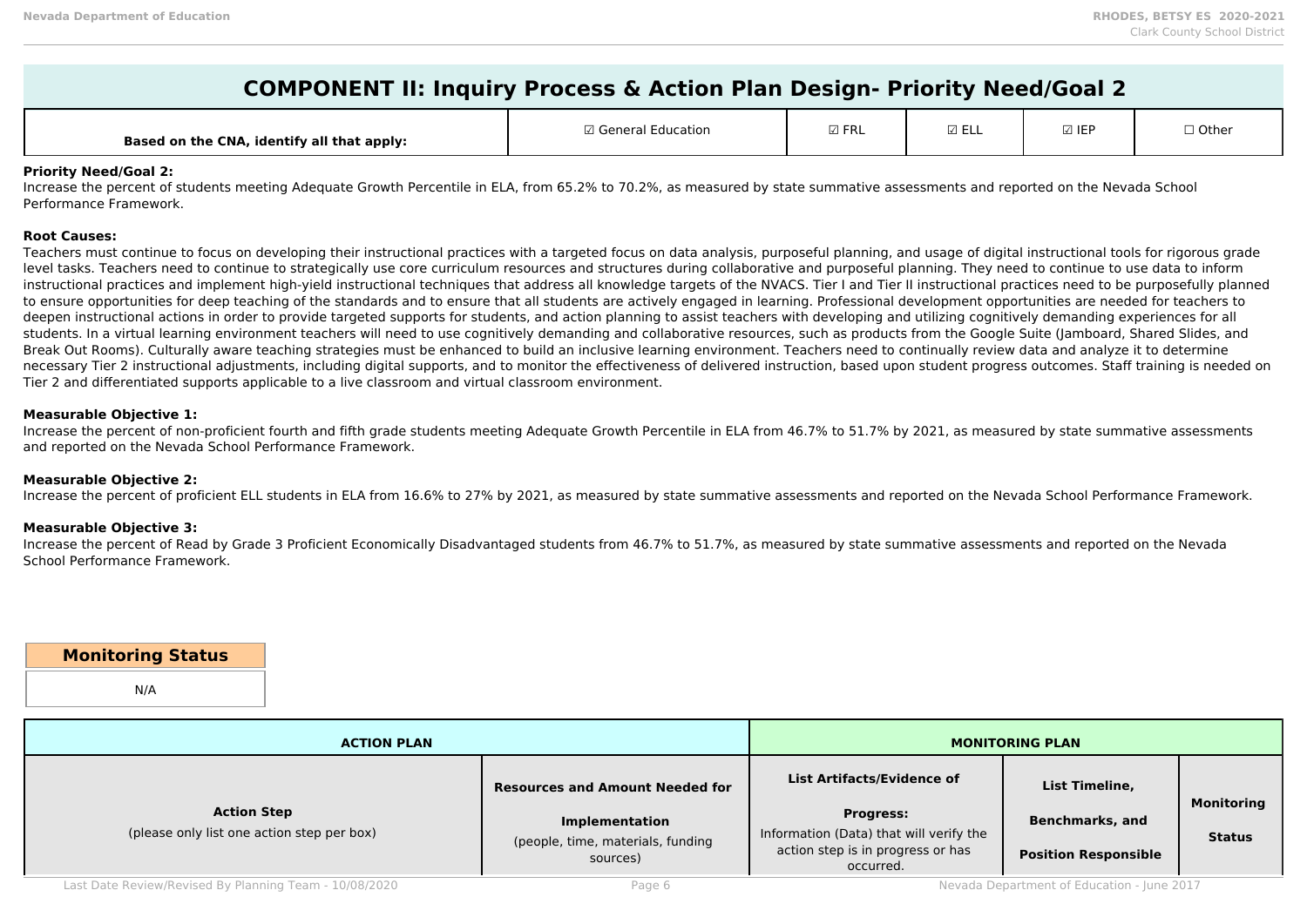| 2.1 Professional Development (Required)                                                                                                                                                                                                                                                                                                                                                                                                                                                                                                                                                                                                                                                                                                                                                                                                                                                                                                                                                                                                                                                         |                                                                                                                                                                                                                                                                                                                                                                                                                                | <b>Continuation From Last Year: Yes</b>                                                                                                                                                                                                                                                                                      | NCCAT-S Indicators: 1.2, 1.9, 2.2, 2.4                                                                                                                                                                     |     |
|-------------------------------------------------------------------------------------------------------------------------------------------------------------------------------------------------------------------------------------------------------------------------------------------------------------------------------------------------------------------------------------------------------------------------------------------------------------------------------------------------------------------------------------------------------------------------------------------------------------------------------------------------------------------------------------------------------------------------------------------------------------------------------------------------------------------------------------------------------------------------------------------------------------------------------------------------------------------------------------------------------------------------------------------------------------------------------------------------|--------------------------------------------------------------------------------------------------------------------------------------------------------------------------------------------------------------------------------------------------------------------------------------------------------------------------------------------------------------------------------------------------------------------------------|------------------------------------------------------------------------------------------------------------------------------------------------------------------------------------------------------------------------------------------------------------------------------------------------------------------------------|------------------------------------------------------------------------------------------------------------------------------------------------------------------------------------------------------------|-----|
| Professional development and coaching support will be utilized to<br>improve instructional collaboration for teachers, focusing on<br>differentiating instruction and standards-based focus for Tier I and Tier<br>Il instruction. Teachers will collaborate and receive professional<br>development on utilizing tools and resources to effectively meet the<br>needs of the NVACS. Professional development will include<br>collaboration on practices to focus on purposeful planning, data<br>analysis and effective instructional techniques. Teachers will analyze<br>data and determine instructional actions in order to provide targeted<br>supports for students. Professional development and coaching support<br>will be provided from the Learning Strategist with a focus on priortizing<br>anchor standards and clear focus in instruction to support student<br>learning goals. Teachers will be provided training on using scaffolded<br>strategies in ReadyGen so that teachers increase their knowledge of<br>differentiated literacy and intervention strategies.<br>Common | PLC meeting times each week (All are<br>embedded w/in the school days); Grade<br>level planning time substitutes $=$ \$4,725<br>(3 half days for teacher); People:<br>Administrators, Learning Strategist,<br>Grade level chairs, RTI grade level<br>representatives, classroom teachers;<br>MobyMax web-based curriculum support<br>program (\$2,447 one year license);<br>Strategist training sessions for Tier 2<br>lessons | Professional development agendas,<br>agendas from training and<br>collaboration days (with substitute<br>coverage), sign-in sheets, session<br>evaluation sheets, lesson plans,<br>observation data, PLC agendas, staff<br>development agendas and materials,<br>pre-and post-assessment data for<br>instructional standards | August 2020 - May, 2021-<br>Weekly PLC meetings,<br>staff training sessions<br>Responsible Individuals:<br>Administrators, Learning<br>Strategist, Grade Level<br>Chairs, RTI Grade Level<br>Case Managers | N/A |

| <b>Action Step</b>                                                                                                                                                                                                                                                                                                                                                                                                                                                                                                                                                                                                                                                                                                                                                                                                                                                                                                                                                                                                            | <b>Resources and Amount</b><br><b>Needed</b>                                                                                                                                                                                                                  | <b>List Artifacts/Evidence</b>                                                                                                                                                                               | <b>Timeline and Position</b><br>Responsible                                                                                                                                                                                                                                                                                            | <b>Monitoring</b><br><b>Status</b> |
|-------------------------------------------------------------------------------------------------------------------------------------------------------------------------------------------------------------------------------------------------------------------------------------------------------------------------------------------------------------------------------------------------------------------------------------------------------------------------------------------------------------------------------------------------------------------------------------------------------------------------------------------------------------------------------------------------------------------------------------------------------------------------------------------------------------------------------------------------------------------------------------------------------------------------------------------------------------------------------------------------------------------------------|---------------------------------------------------------------------------------------------------------------------------------------------------------------------------------------------------------------------------------------------------------------|--------------------------------------------------------------------------------------------------------------------------------------------------------------------------------------------------------------|----------------------------------------------------------------------------------------------------------------------------------------------------------------------------------------------------------------------------------------------------------------------------------------------------------------------------------------|------------------------------------|
| 2.2 Family Engagement (Required)                                                                                                                                                                                                                                                                                                                                                                                                                                                                                                                                                                                                                                                                                                                                                                                                                                                                                                                                                                                              |                                                                                                                                                                                                                                                               | <b>Continuation From Last Year:</b><br>Yes                                                                                                                                                                   | NCCAT-S Indicators: 1.2, 1.9, 2.2, 2.4                                                                                                                                                                                                                                                                                                 |                                    |
| Parent sessions will be utilized to support understanding of reading supports,<br>resources, and interventions. Parent meetings will be held to involve parents<br>in discussions on school practices (Parents & Principals meetings). Academic<br>Nights (STEM night & Literacy Night) and FACES Parent workshops will be<br>provided for parents. Infinite Campus and Class Dojo will be used to assist<br>with regular home to school communication. Assessment data and<br>intervention supports will be shared with parents during parent conferences<br>and throughout the year. MobyMax (a computer-based instructional support)<br>is available for use at home by all enrolled students. Teachers will create<br>recordings of teacher lead instructional videos of how parents can assist their<br>students with curriculum, with a clear focus on main instructional standards.<br>Teachers will maintain clear communication with families through class<br>messages and individual contacts via phone and email. | Planning sessions for the<br>Academic committee to plan<br>events; MobyMax web-based<br>curriculum support program<br>(\$2,447, remainder of school)<br>year, SB178 budget); People:<br>Learning Strategist,<br>Academic committee<br>members, Administration | Agendas and copies of resources<br>for meetings and family<br>engagement events, sign-in<br>sheets, session evaluation<br>sheets, family communication<br>logs, Class Dojo history logs,<br>Moby Max reports | September 2020- May 2021<br>Parents & Principal meetings and<br>workshops quarterly;<br>Administration, Learning Strategist<br>STEM night (Fall, 2020);<br>Administration, Learning<br>Strategist, STEM committee<br>members Literacy night (February,<br>2021); Administration, Learning<br>Strategist, Literacy committee<br>members | N/A                                |

| 2.3 Curriculum/Instruction/Assessment (Required) | <b>Continuation From Last</b> | NCCAT-S Indicators: 1.2, 1.9, |
|--------------------------------------------------|-------------------------------|-------------------------------|
|                                                  | Year: Yes                     | 2.2, 2.4                      |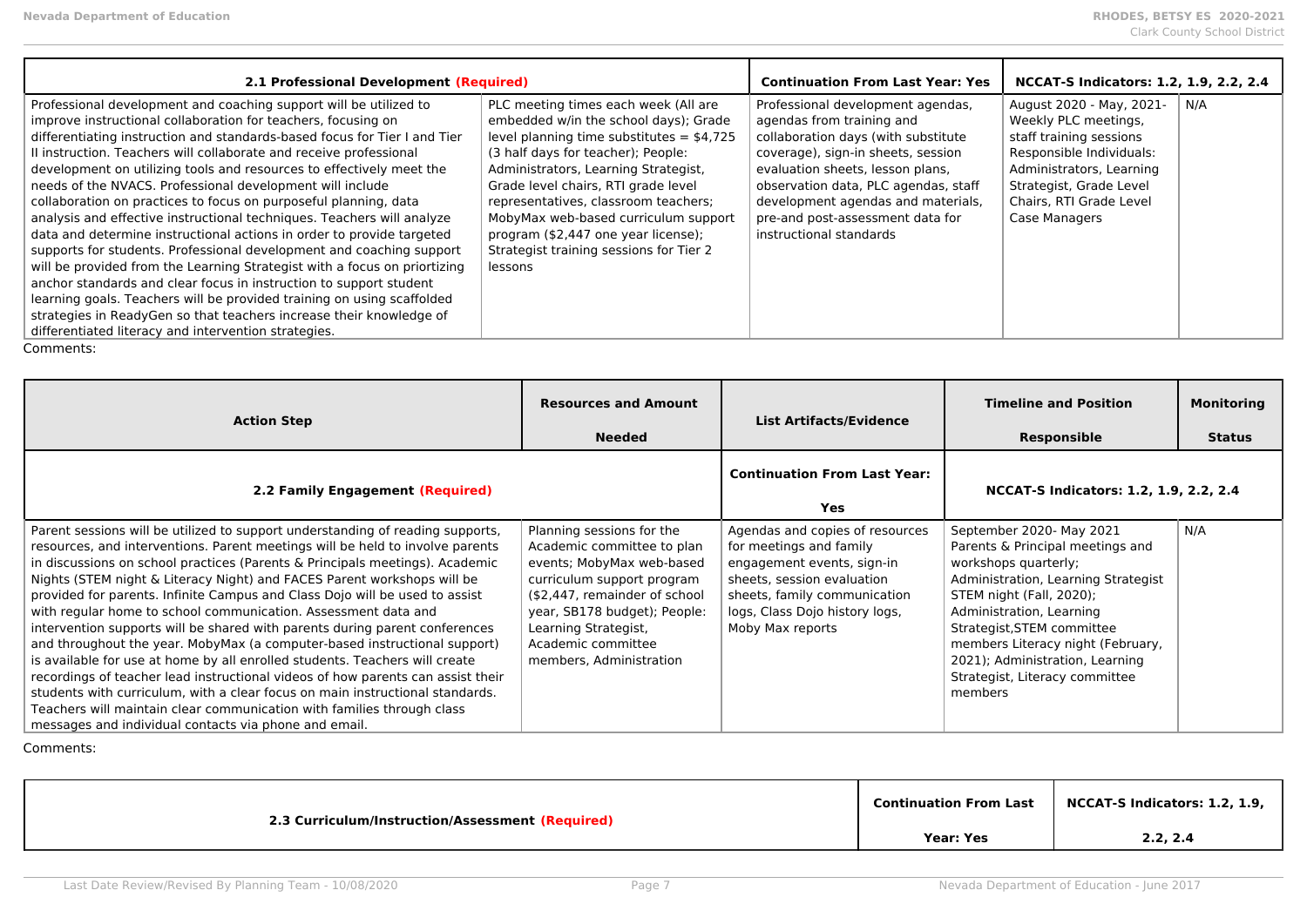| Data analysis will take place within PLC's, staff development sessions,<br>and RTI meetings, with a focus on making instructional adjustments to<br>support all learners. PLC's will include staff development and<br>collaboration sessions, focusing on data analysis to drive instruction and<br>will be used to build consistency in a deeper understanding of NVACS,<br>purposeful planning, and culturally responsive teaching techniques.<br>Collaboration will include a focus on core curriculum materials, high-yield<br>teaching strategies, and instructional scaffolds for all students. Formative<br>and summative data will be collected and analyzed to quide dialogues,<br>planning for effective Tier I and Tier II instruction. Teachers, instructional<br>aides, and the CTT will lead Tier II supports in intervention blocks.<br>MobyMax (computer based instructional support) will be used for<br>targeted skill practice, and will also be available for use beyond the | Time for PLCs to meet at least once weekly; Staff<br>Development sessions, staff development days,<br>intervention blocks; CTT and Instructional Assistants to<br>provide support for additional intervention groups/<br>supports (CTT General Education budget = \$13,305);<br>Instructional Assistants (hours of support) = $$6,137.49;$<br>Chromebooks for Intervention supports/ individualized<br>learning = \$56,607.02 (185 Chromebooks @ \$305.96<br>SB178 budget); Grade level planning time substitutes $=$<br>\$4,725 (3 half days for teacher); People: Administrators,<br>Learning Strategist, Grade level chairs, RTI grade level<br>representatives, classroom teachers | PLC agendas, staff<br>development agendas and<br>materials, sign-in sheets,<br>lesson plans, observation<br>data, Tier 1 grouping<br>information. Tier 2<br>intervention lists and<br>structured plans,<br>intervention learning logs,<br>and MobyMax usage reports | August 2020 - May, 2021-<br>Weekly PLC meetings,<br>Grade Level Planning<br>Collaboration Time.<br>Administrators, Learning<br>Strategist, Grade Level<br>Chairs, RTI Grade Level<br>Case Managers | N/A |
|--------------------------------------------------------------------------------------------------------------------------------------------------------------------------------------------------------------------------------------------------------------------------------------------------------------------------------------------------------------------------------------------------------------------------------------------------------------------------------------------------------------------------------------------------------------------------------------------------------------------------------------------------------------------------------------------------------------------------------------------------------------------------------------------------------------------------------------------------------------------------------------------------------------------------------------------------------------------------------------------------|----------------------------------------------------------------------------------------------------------------------------------------------------------------------------------------------------------------------------------------------------------------------------------------------------------------------------------------------------------------------------------------------------------------------------------------------------------------------------------------------------------------------------------------------------------------------------------------------------------------------------------------------------------------------------------------|---------------------------------------------------------------------------------------------------------------------------------------------------------------------------------------------------------------------------------------------------------------------|----------------------------------------------------------------------------------------------------------------------------------------------------------------------------------------------------|-----|
| school day.                                                                                                                                                                                                                                                                                                                                                                                                                                                                                                                                                                                                                                                                                                                                                                                                                                                                                                                                                                                      |                                                                                                                                                                                                                                                                                                                                                                                                                                                                                                                                                                                                                                                                                        |                                                                                                                                                                                                                                                                     |                                                                                                                                                                                                    |     |
|                                                                                                                                                                                                                                                                                                                                                                                                                                                                                                                                                                                                                                                                                                                                                                                                                                                                                                                                                                                                  |                                                                                                                                                                                                                                                                                                                                                                                                                                                                                                                                                                                                                                                                                        |                                                                                                                                                                                                                                                                     |                                                                                                                                                                                                    |     |

| 2.4 Other (Optional) | <b>Continuation From Last Year:</b> | <b>NCCAT-S Indicators:</b> |     |
|----------------------|-------------------------------------|----------------------------|-----|
|                      |                                     |                            | N/A |
|                      |                                     |                            |     |
|                      |                                     |                            |     |
|                      |                                     |                            |     |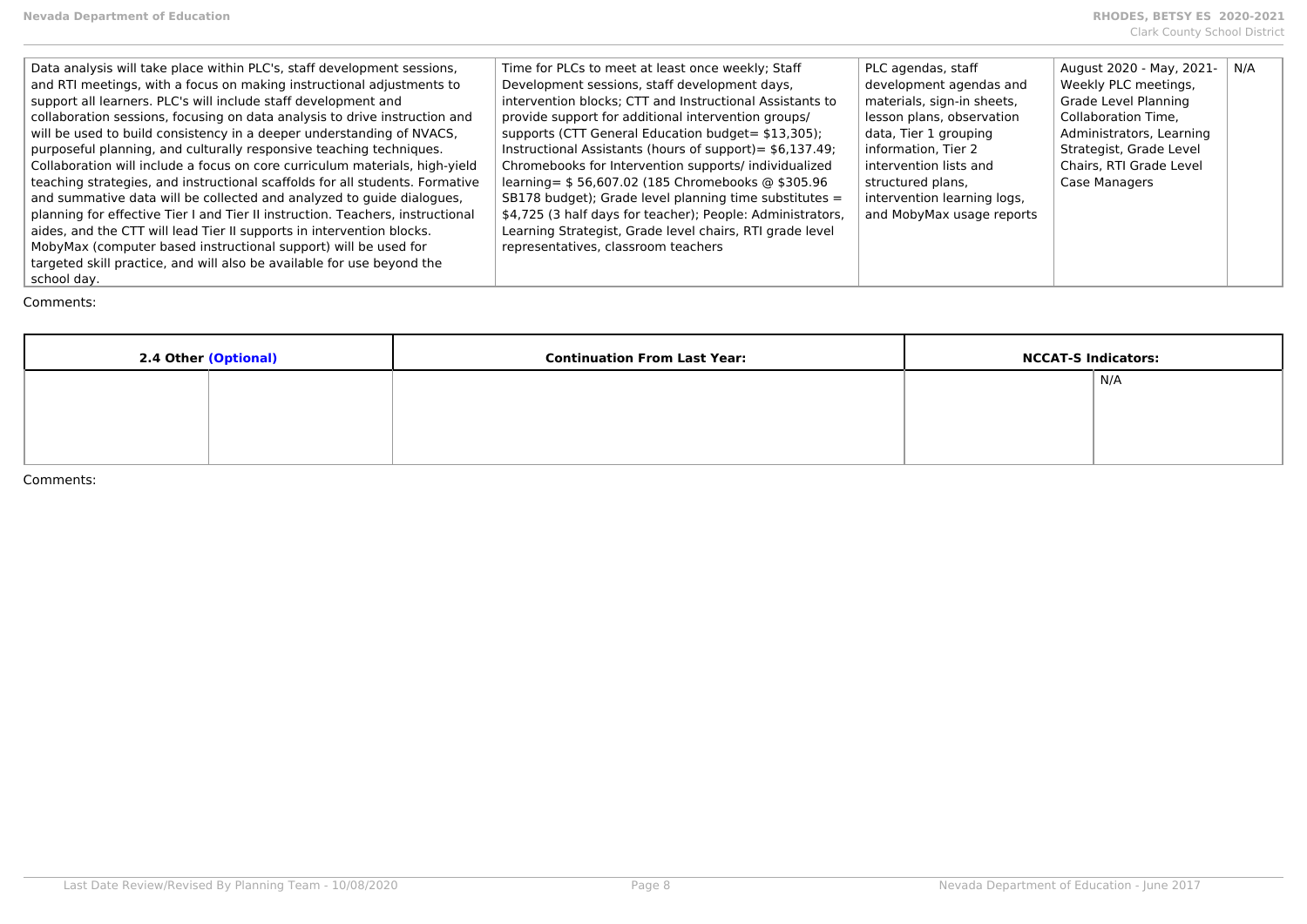|                                               | <b>COMPONENT II: Inquiry Process &amp; Action Plan Design- Priority Need/Goal 3</b> |                                                                                        |                        |                                |                            |                          |
|-----------------------------------------------|-------------------------------------------------------------------------------------|----------------------------------------------------------------------------------------|------------------------|--------------------------------|----------------------------|--------------------------|
|                                               | Based on the CNA, identify all that apply:                                          | □ General Education                                                                    | $\Box$ FRL             | $\square$ ELL                  | $\Box$ IEP                 | $\Box$ Other             |
| <b>Priority Need/Goal 3:</b>                  |                                                                                     |                                                                                        |                        |                                |                            |                          |
| <b>Root Causes:</b>                           |                                                                                     |                                                                                        |                        |                                |                            |                          |
|                                               |                                                                                     |                                                                                        |                        |                                |                            |                          |
|                                               |                                                                                     |                                                                                        |                        |                                |                            |                          |
|                                               |                                                                                     |                                                                                        |                        |                                |                            |                          |
|                                               |                                                                                     |                                                                                        |                        |                                |                            |                          |
| <b>Monitoring Status</b>                      |                                                                                     |                                                                                        |                        |                                |                            |                          |
| N/A                                           |                                                                                     |                                                                                        |                        |                                |                            |                          |
|                                               | <b>ACTION PLAN</b>                                                                  |                                                                                        | <b>MONITORING PLAN</b> |                                |                            |                          |
| <b>Action Step</b>                            | <b>Resources and Amount Needed for</b>                                              | <b>List Artifacts/Evidence of Progress:</b>                                            |                        | List Timeline, Benchmarks, and |                            |                          |
| (please only list one<br>action step per box) | Implementation<br>(people, time, materials, funding sources)                        | Information (Data) that will verify the action step is in<br>progress or has occurred. |                        | <b>Position Responsible</b>    |                            | <b>Monitoring Status</b> |
|                                               | <b>3.1 Professional Development (Required)</b>                                      | <b>Continuation From Last Year:</b>                                                    |                        |                                | <b>NCCAT-S Indicators:</b> |                          |
|                                               |                                                                                     |                                                                                        |                        |                                |                            | N/A                      |
|                                               |                                                                                     |                                                                                        |                        |                                |                            |                          |
|                                               |                                                                                     |                                                                                        |                        |                                |                            |                          |

| <b>Action Step</b>               | <b>Resources and Amount Needed</b> | <b>List Artifacts/Evidence</b>      | <b>Timeline and Position Responsible</b> | <b>Monitoring Status</b> |
|----------------------------------|------------------------------------|-------------------------------------|------------------------------------------|--------------------------|
| 3.2 Family Engagement (Required) |                                    | <b>Continuation From Last Year:</b> | <b>NCCAT-S Indicators:</b>               |                          |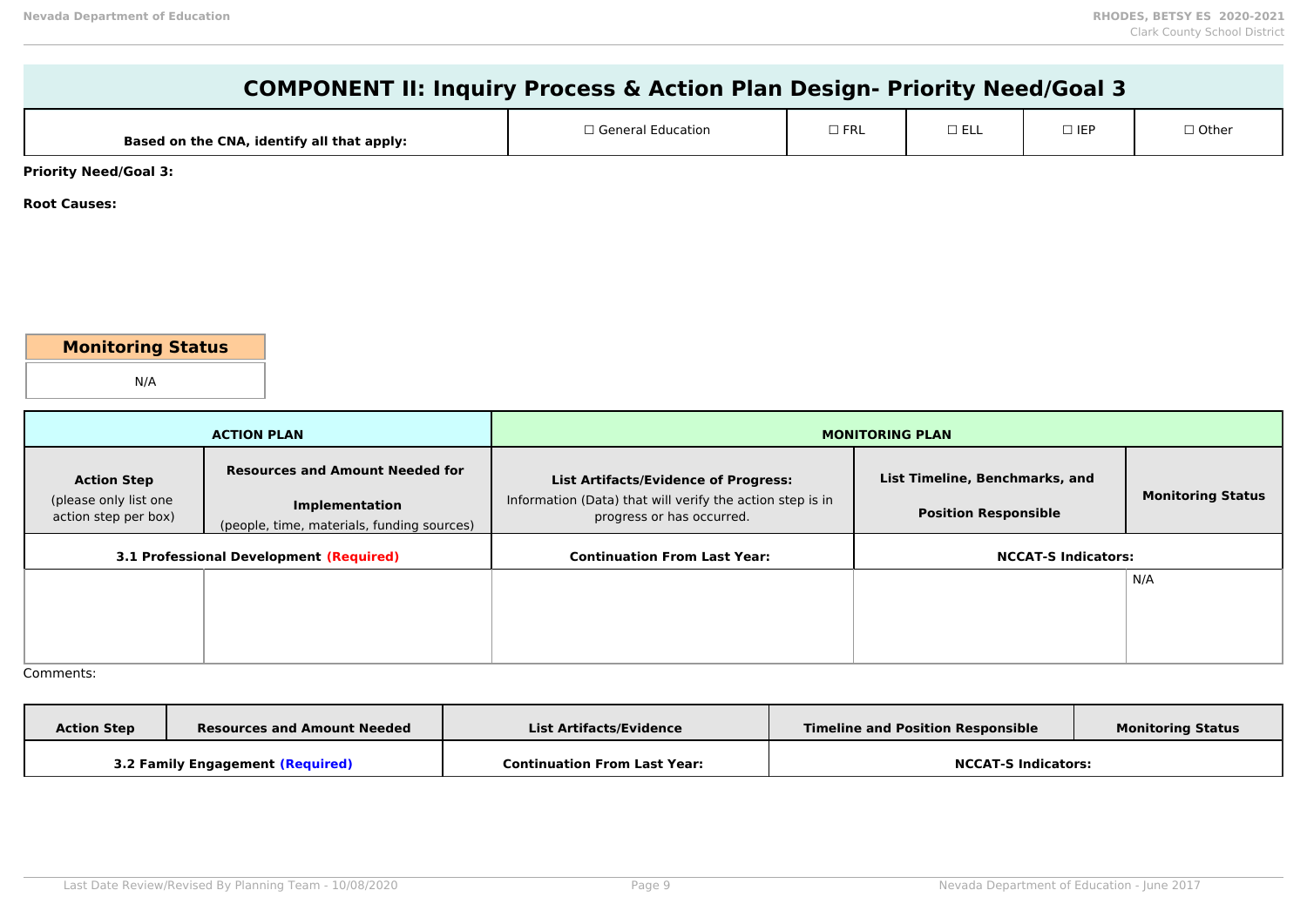|  |  | N/A |
|--|--|-----|
|  |  |     |
|  |  |     |
|  |  |     |
|  |  |     |
|  |  |     |
|  |  |     |

| 3.3 Curriculum/Instruction/Assessment (Required) |  | <b>Continuation From Last Year:</b> | <b>NCCAT-S Indicators:</b> |     |
|--------------------------------------------------|--|-------------------------------------|----------------------------|-----|
|                                                  |  |                                     |                            | N/A |
|                                                  |  |                                     |                            |     |
|                                                  |  |                                     |                            |     |
|                                                  |  |                                     |                            |     |

#### Comments:

| 3.4 Other (Optional) | <b>Continuation From Last Year:</b> | <b>NCCAT-S Indicators:</b> |     |
|----------------------|-------------------------------------|----------------------------|-----|
|                      |                                     |                            | N/A |
|                      |                                     |                            |     |
|                      |                                     |                            |     |
|                      |                                     |                            |     |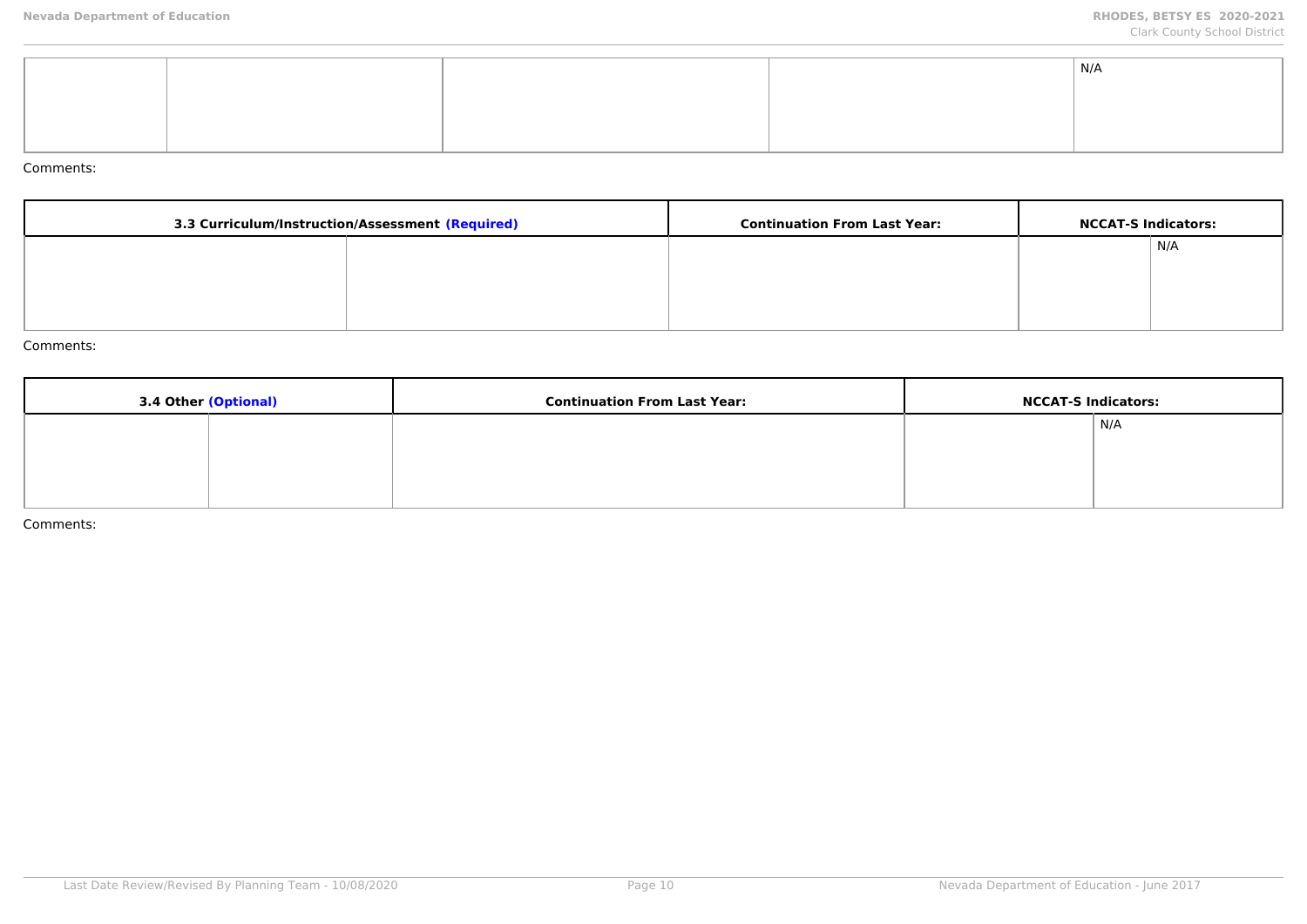# **COMPONENT III: Budget Plan**

COORDINATION OF FUNDS TO SUPPORT THE PLAN WITH OTHER PROGRAMS: Provide the sources of funds your school is currently receiving and identify the purposes for which those funds are

spent. Sources of funds may include General Budget, Title I, Title II, Title III, Migrant, Immigrant, Neglected & Delinquent, 21st Century After School Programs, Gear Up, IDEA, McKinney-Vento/Homeless, Head Start, state-funded Pre-Kindergarten, Teacher Incentive Fund, Striving Readers, and other state/federal funds.

| Source of Funds applicable to<br><b>Priority Need/Goal</b> | <b>Amount Received for this</b><br><b>School Year</b> | Purposes for which funds are used (include targeted audience, specific<br>activities, intended outcomes, etc.)              | <b>Applicable Goal(s)</b> |
|------------------------------------------------------------|-------------------------------------------------------|-----------------------------------------------------------------------------------------------------------------------------|---------------------------|
| General Budget                                             | \$13,305.50                                           | Purchase of CTT to support Tier II instruction                                                                              | Goals 1 and 2             |
| General Budget                                             | \$11,550.00                                           | Staff collaboration/professional learning for instructional tools, and development of tasks<br>with higher cognitive demand | Goal 1                    |
| SB178 Grant Fund                                           | \$56,601.02                                           | Chromebooks for Intervention supports/ individualized learning                                                              | Goals 1 and 2             |
| SB178 Grant Fund                                           | \$4,725                                               | Grade level planning half day substitutes                                                                                   | Goals 1 and 2             |
| l SB178 Grant Fund                                         | \$6,137.49                                            | Instructional Assistants Additional hour to support student interventions.                                                  | Goal 1                    |
| General Budget                                             | \$7.920.00                                            | Extended day tutoring sessions                                                                                              | Goal 1                    |
| SB178 Grant Fund                                           | \$2,447.00                                            | MobyMax web-based curriculum support program.                                                                               | Goals 1 and 2             |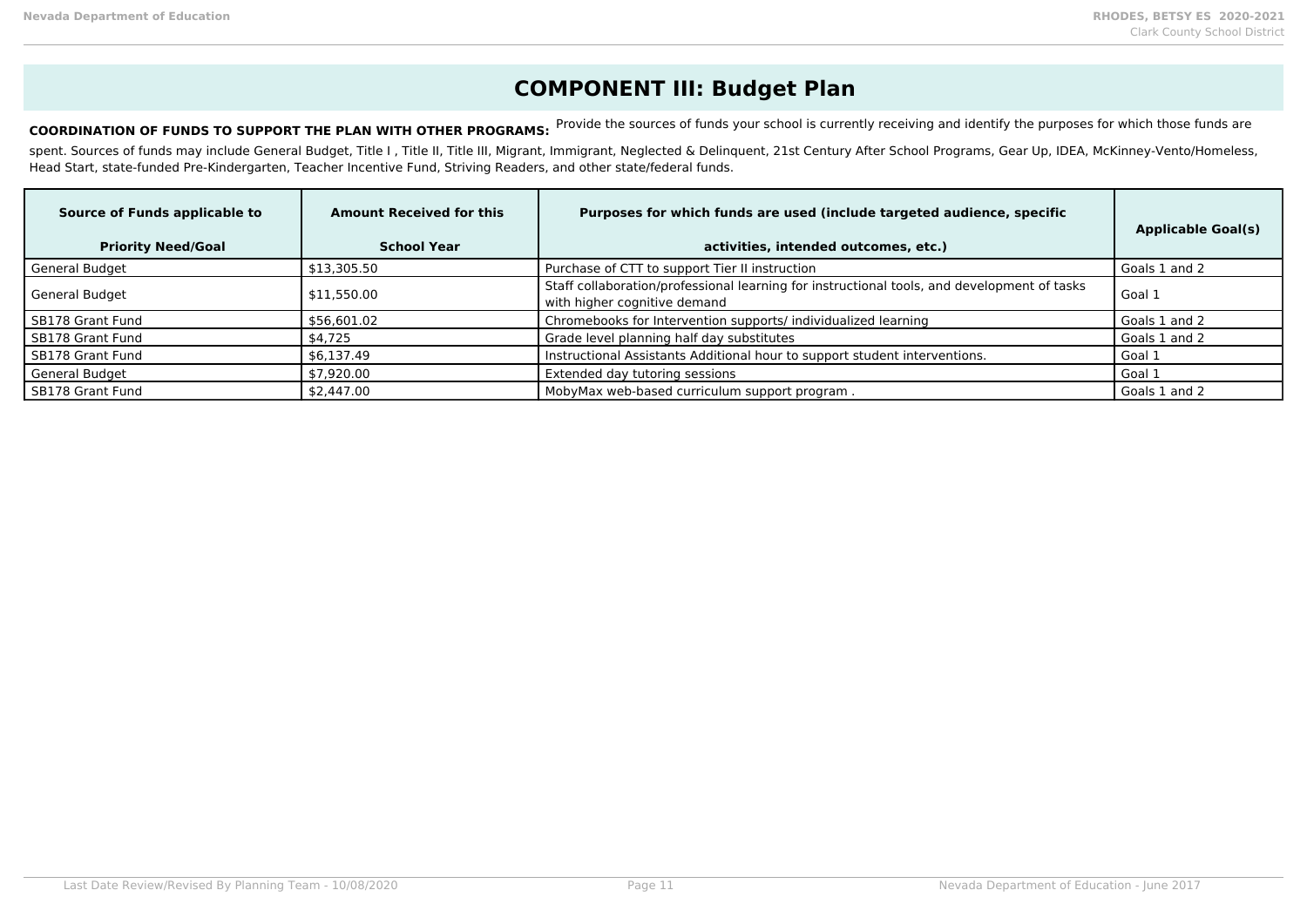# **Plan for improving the school climate**

#### **Goal:**

Decrease chronic absenteeism from 12.38% to 10% as measured by the 2020-2021 NSPF. Decrease the number of chronically absent African American students from 31.91% to 27%. Increase connections between families, staff, and students leading to a stronger relationship between home and school and increased parental involvement.

#### **Action Plan:** How will this plan improve the school climate?

Student engagement will increase. Students will be motivated and excited to attend school daily. Regular attendance will improve student proficiency in all academic areas. Hosting virtual family engagement opportunities such as a STEM night, family paint night, and game night will help to build a stronger connection between school and home. Students and teachers will share information on learning components and strategies to foster family involvement in academic support sessions. Supply kits will be provided for make-it-take it virtual events to help build a bond between family and school.

#### **Monitoring Plan:** How will you track the implementation of this plan?

Students will be encouraged to attend virtual learning sessions (attendance will be tracked by the clerk and counselor). Parents/guardians of students having excessive absences will be notified and encouraged to participate in an attendance plan meeting with the school counselor and/or school administration. Students meeting their attendance goals will receive school-wide incentives and grade level recognition.

**Evaluation Plan:** What data will you use to determine if the climate of the school has been improved through the implementation of this plan? Attendance tracking through Data Lab and Infinite Campus will be utilized to monitor progress and improvement.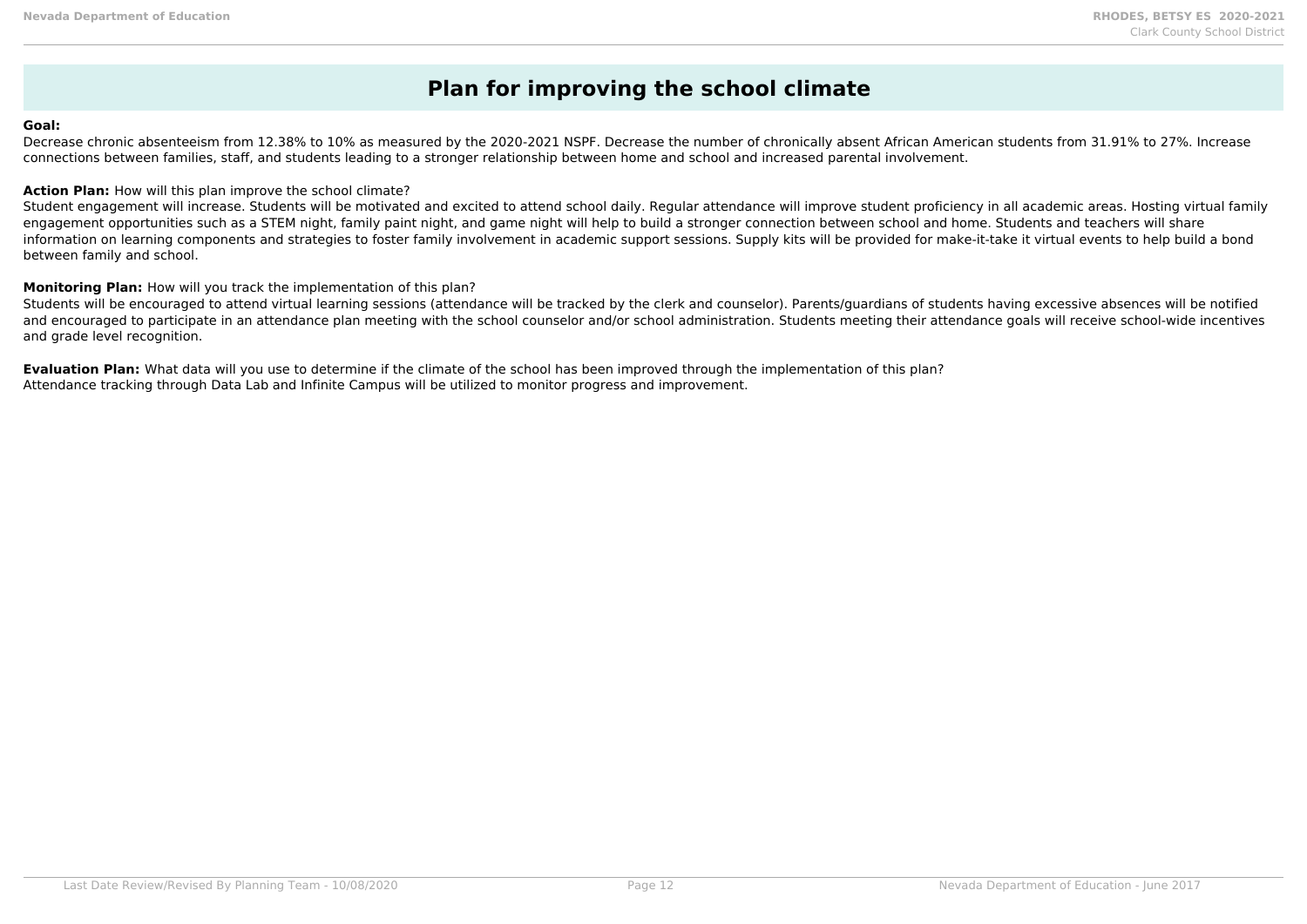# **APPENDIX A - Professional Development Plan**

### **1.1**

Professional development will be implemented for the following focus areas: 1. Purposeful planning and implementing tasks with higher cognitive demand 2. Utilizing formative data to differentiate instruction 3. Effective use of instructional material tools and strategies for Tier 2 instruction via online supports such as MAP Accelerator, MobyMax, and SmartyAnts 4. Implementing structures to foster student engagement through communication, collaboration, and cooperation, including the usage of virtual tools such as Jamboard, and Google Breakout Rooms 5. Further work with developing knowledge of standards and the application of the Standards of Mathematical Practices 6. Conduct virtual parent workshops to provide training and strategies for distance learning support

## **Goal 1 Additional PD Action Step (Optional)**

# **2.1**

Professional development and coaching support will be utilized to improve instructional collaboration for teachers, focusing on differentiating instruction and standards-based focus for Tier I and Tier II instruction. Teachers will collaborate and receive professional development on utilizing tools and resources to effectively meet the needs of the NVACS. Professional development will include collaboration on practices to focus on purposeful planning, data analysis and effective instructional techniques. Teachers will analyze data and determine instructional actions in order to provide targeted supports for students. Professional development and coaching support will be provided from the Learning Strategist with a focus on priortizing anchor standards and clear focus in instruction to support student learning goals. Teachers will be provided training on using scaffolded strategies in ReadyGen so that teachers increase their knowledge of differentiated literacy and intervention strategies.

## **Goal 2 Additional PD Action Step (Optional)**

**3.1**

**Goal 3 Additional PD Action Step (Optional)**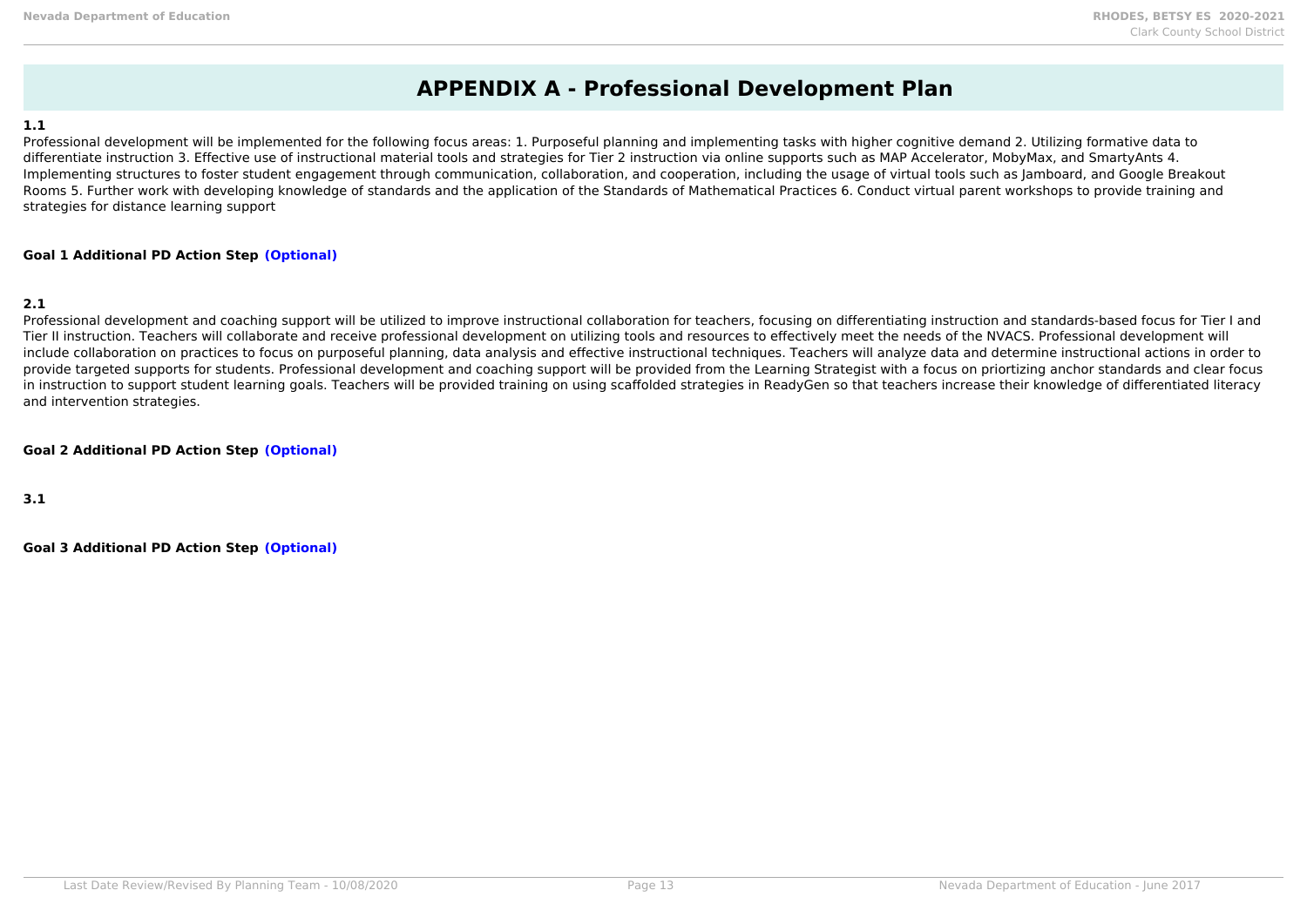# **APPENDIX B - Family Engagement Plan**

### **1.2**

Provide training and resources for parents to support understanding of academic components (ex. Standards of Mathematical Practice); parent training for virtual task strategies and resources; Parent meetings to involve parents in discussions on school practices. (Principals & Parents meetings), Academic Nights (STEM night). Providing parent training and virtual support recordings/workshops for academic standards (how to practice this standard with your child) and virutal engagement ideas. Family engagement committee will initiate ways to gain more parent attendance, involving students in the process of helping their families learn the academic content they are covering such as a student led math lesson with teacher guidance for parents to observe and engage with.

### **Goal 1 Additional Family Engagement Action Step (Optional)**

# **2.2**

Parent sessions will be utilized to support understanding of reading supports, resources, and interventions. Parent meetings will be held to involve parents in discussions on school practices (Parents & Principals meetings). Academic Nights (STEM night & Literacy Night) and FACES Parent workshops will be provided for parents. Infinite Campus and Class Dojo will be used to assist with regular home to school communication. Assessment data and intervention supports will be shared with parents during parent conferences and throughout the year. MobyMax (a computerbased instructional support) is available for use at home by all enrolled students. Teachers will create recordings of teacher lead instructional videos of how parents can assist their students with curriculum, with a clear focus on main instructional standards. Teachers will maintain clear communication with families through class messages and individual contacts via phone and email.

### **Goal 2 Additional Family Engagement Action Step (Optional)**

**3.2**

**Goal 3 Additional Family Engagement Action Step (Optional)**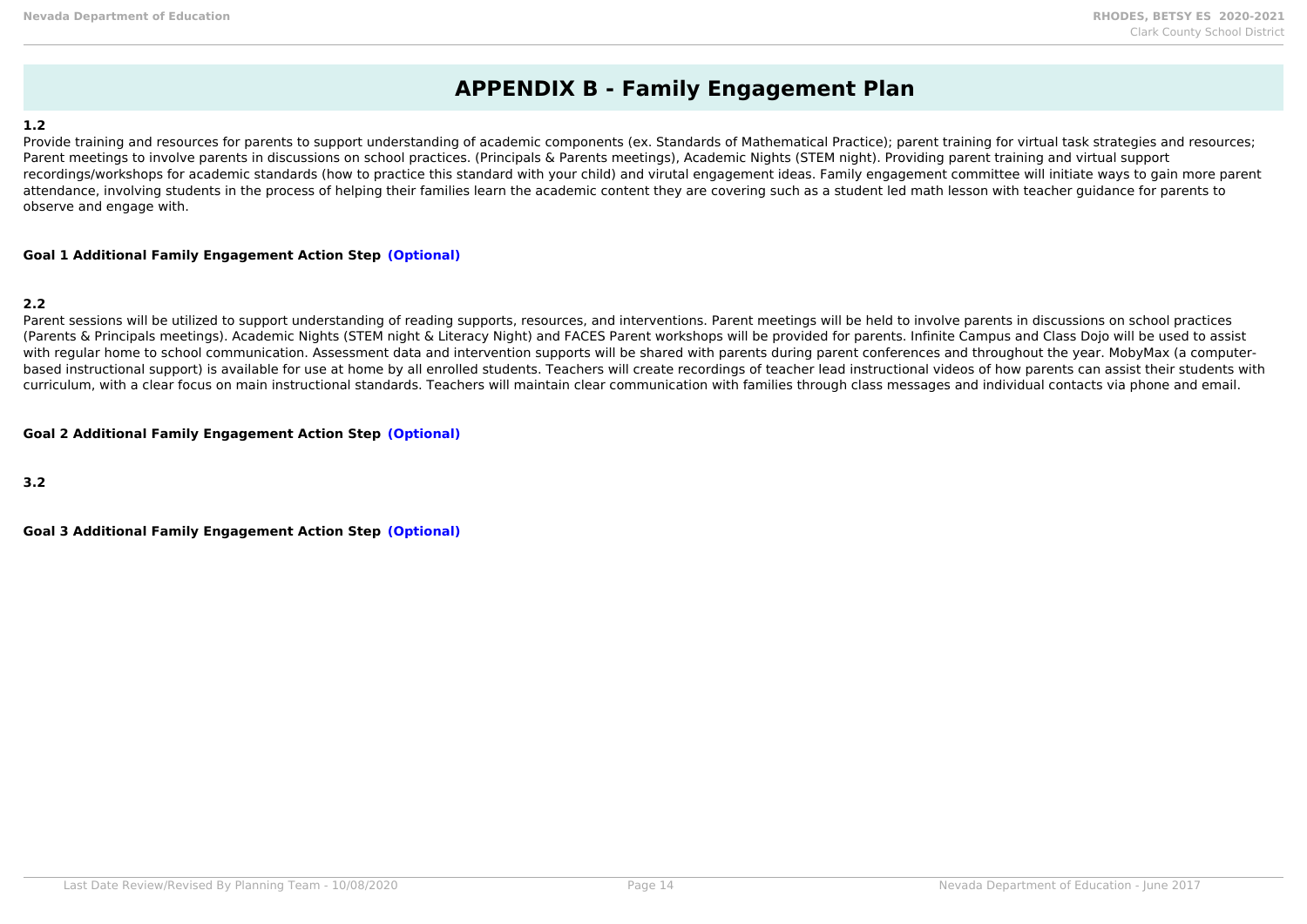# **APPENDIX C - Monitoring/Evaluation**

# **Priority Need/Goal 1**

### **Priority Need/Goal 1:**

Increase the percent of all students proficient in mathematics from 46.5% to 51.5% as measured by state summative assessments and reported on the Nevada School Performance Framework.

#### **Measurable Objective(s):**

- Increase the percent of students meeting Adequate Growth Percentile in math from 34.7% to 44.7% as measured by state summative assessments and reported on the Nevada School Performance Framework.
- Increase the overall Median Growth Percentile in math from 42 to 47 as measured by state summative assessments and reported on the Nevada School Performance Framework.
- Increase the percent of African American 4th and 5th grade students meeting Adequate Growth Percentile in math from 7.5% to 17.5%, and increase the percent of Special Education 4th and 5th grade students meeting Adequate Growth Percentile in math from 7% to 17%, as measured by state summative assessments and reported on the Nevada School Performance Framework.
- Increase the percent of current and former English Learners proficient in math from 15.6% to 25.6% as measured by state summative assessments and reported on the Nevada School Performance Framework.
- Increase the percent of Economically Disadvantaged students meeting Adequate Growth Percentile in math from 15.3% to 25.3% as measured by state summative assessments and reported on the Nevada School Performance Framework.

| <b>Status</b> |
|---------------|
| N/A           |

**Comments:**

**1.1 Professional Development:**

**1.2 Family Engagement:**

**1.3 Curriculum/Instruction/Assessment:**

**1.4 Other:**

|                 | <b>Mid-Year</b>                                                                                                                                                                                                                                                                                                                                                                                                                                                                                                                                                                                                                                                                                                                                                                                                       | <b>End-of-Year</b> |     |
|-----------------|-----------------------------------------------------------------------------------------------------------------------------------------------------------------------------------------------------------------------------------------------------------------------------------------------------------------------------------------------------------------------------------------------------------------------------------------------------------------------------------------------------------------------------------------------------------------------------------------------------------------------------------------------------------------------------------------------------------------------------------------------------------------------------------------------------------------------|--------------------|-----|
| 1.1             | Professional development will be implemented for the following focus areas: 1. Purposeful planning and implementing tasks with higher<br>cognitive demand 2. Utilizing formative data to differentiate instruction 3. Effective use of instructional material tools and strategies for Tier<br>2 instruction via online supports such as MAP Accelerator, MobyMax, and SmartyAnts 4. Implementing structures to foster student<br>engagement through communication, collaboration, and cooperation, including the usage of virtual tools such as Jamboard, and Google<br>Breakout Rooms 5. Further work with developing knowledge of standards and the application of the Standards of Mathematical Practices 6.<br>Conduct virtual parent workshops to provide training and strategies for distance learning support |                    | N/A |
| Progress        |                                                                                                                                                                                                                                                                                                                                                                                                                                                                                                                                                                                                                                                                                                                                                                                                                       |                    |     |
| <b>Barriers</b> |                                                                                                                                                                                                                                                                                                                                                                                                                                                                                                                                                                                                                                                                                                                                                                                                                       |                    |     |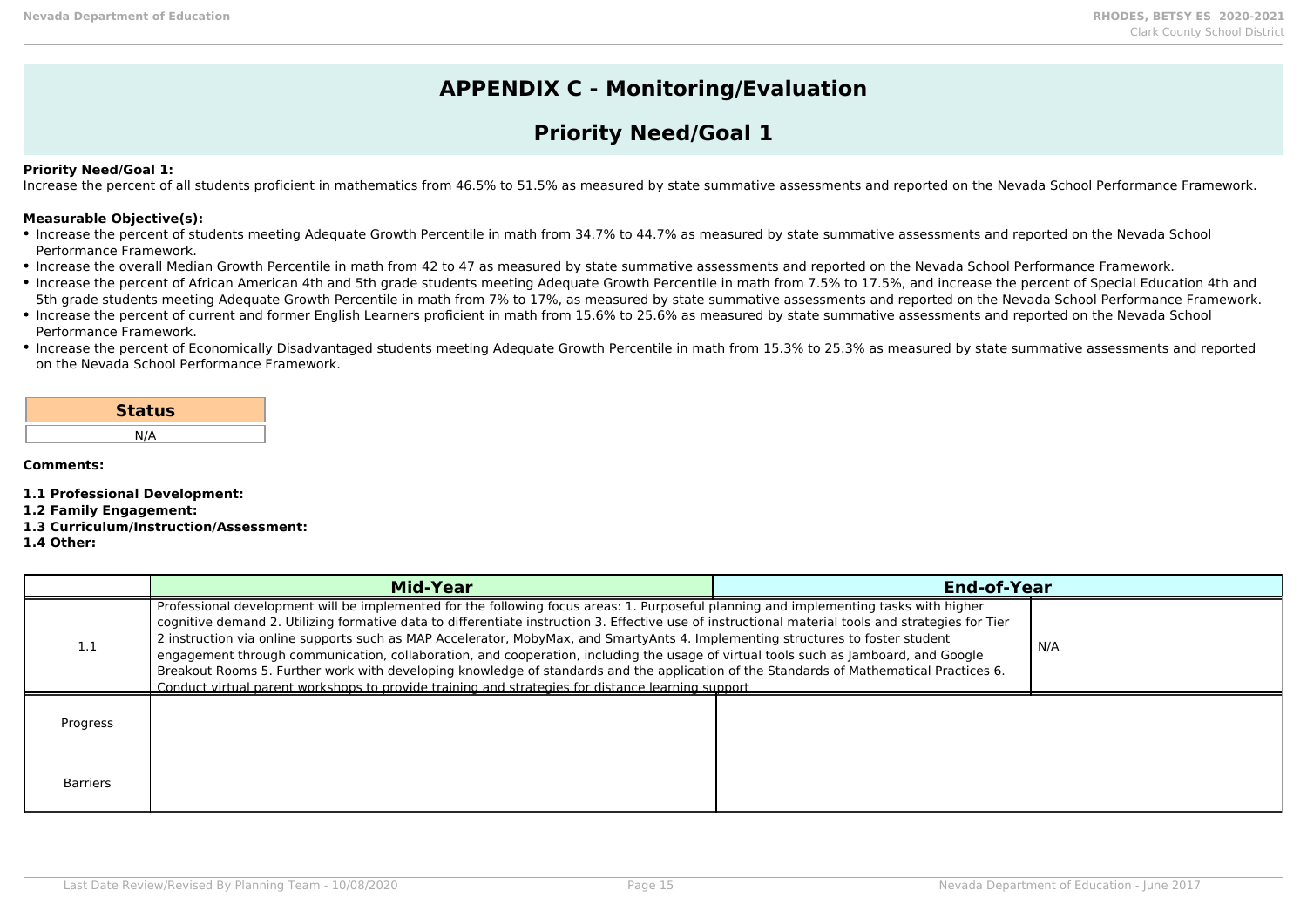| <b>Next Steps</b> |                                                                                                                                                                                                                                                                                                                                                                                                                                                                                                                                                                                                                                                                                                                                                                                                                                                                                                                                                                                                         |  |     |
|-------------------|---------------------------------------------------------------------------------------------------------------------------------------------------------------------------------------------------------------------------------------------------------------------------------------------------------------------------------------------------------------------------------------------------------------------------------------------------------------------------------------------------------------------------------------------------------------------------------------------------------------------------------------------------------------------------------------------------------------------------------------------------------------------------------------------------------------------------------------------------------------------------------------------------------------------------------------------------------------------------------------------------------|--|-----|
| 1.2               | Provide training and resources for parents to support understanding of academic components (ex. Standards of Mathematical Practice);<br>parent training for virtual task strategies and resources; Parent meetings to involve parents in discussions on school practices. (Principals &<br>Parents meetings), Academic Nights (STEM night). Providing parent training and virtual support recordings/workshops for academic<br>standards (how to practice this standard with your child) and virutal engagement ideas. Family engagement committee will initiate ways to<br>gain more parent attendance, involving students in the process of helping their families learn the academic content they are covering such<br>as a student led math lesson with teacher guidance for parents to observe and engage with.                                                                                                                                                                                    |  | N/A |
| Progress          |                                                                                                                                                                                                                                                                                                                                                                                                                                                                                                                                                                                                                                                                                                                                                                                                                                                                                                                                                                                                         |  |     |
| <b>Barriers</b>   |                                                                                                                                                                                                                                                                                                                                                                                                                                                                                                                                                                                                                                                                                                                                                                                                                                                                                                                                                                                                         |  |     |
| <b>Next Steps</b> |                                                                                                                                                                                                                                                                                                                                                                                                                                                                                                                                                                                                                                                                                                                                                                                                                                                                                                                                                                                                         |  |     |
| 1.3               | PLCs will be used to build consistency with a deeper understanding of NVACS, alignment of materials, and instructional practices for Tier 1<br>differentiated instruction. Instructional tools and materials will be reviewed and teachers will work to make adjustments to utilize resources<br>that support deep learning of the NVACS. Data analysis will take place within weekly PLC's, and additional collaboration sessions.<br>Collaboration will include a focus on academic standards, NVACS, materials, lesson strategies, and instructional scaffolds for all students.<br>Formative and summative data will be collected and analyzed to guide dialogues for instructional practices for Tier 1 and Tier 2. MobyMax<br>and MAP Accelerator (computer based instructional support) will be used for blended learning support for students). Consistent analysis of<br>formative data. Training sessions will be provided for staff to utilize MobyMax. Math Accelerator, and Envisions 2.0. |  | N/A |
| Progress          |                                                                                                                                                                                                                                                                                                                                                                                                                                                                                                                                                                                                                                                                                                                                                                                                                                                                                                                                                                                                         |  |     |
| <b>Barriers</b>   |                                                                                                                                                                                                                                                                                                                                                                                                                                                                                                                                                                                                                                                                                                                                                                                                                                                                                                                                                                                                         |  |     |
| <b>Next Steps</b> |                                                                                                                                                                                                                                                                                                                                                                                                                                                                                                                                                                                                                                                                                                                                                                                                                                                                                                                                                                                                         |  |     |
| 1.4               |                                                                                                                                                                                                                                                                                                                                                                                                                                                                                                                                                                                                                                                                                                                                                                                                                                                                                                                                                                                                         |  | N/A |
| Progress          |                                                                                                                                                                                                                                                                                                                                                                                                                                                                                                                                                                                                                                                                                                                                                                                                                                                                                                                                                                                                         |  |     |
| <b>Barriers</b>   |                                                                                                                                                                                                                                                                                                                                                                                                                                                                                                                                                                                                                                                                                                                                                                                                                                                                                                                                                                                                         |  |     |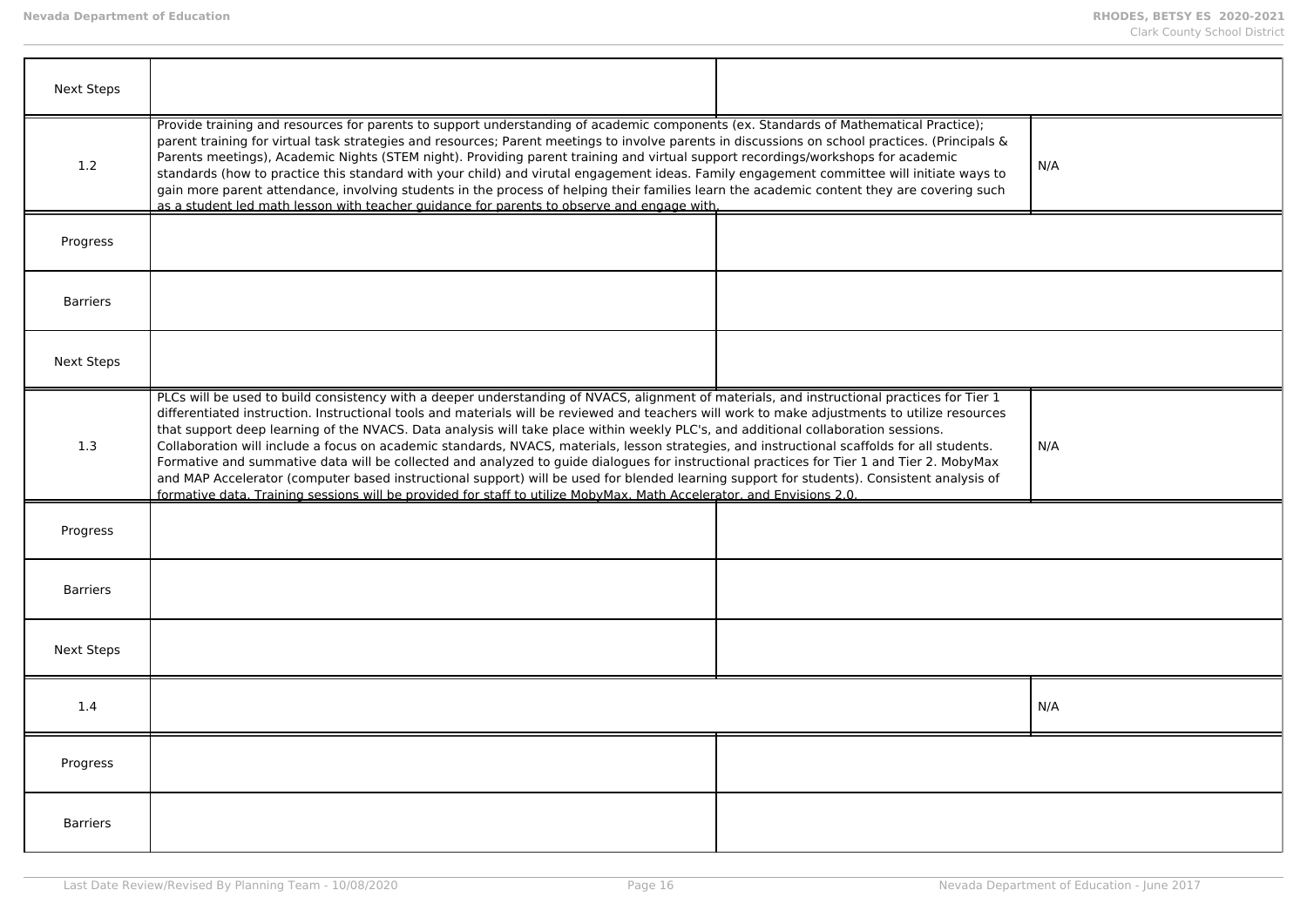| <b>Next Steps</b> |  |
|-------------------|--|
|                   |  |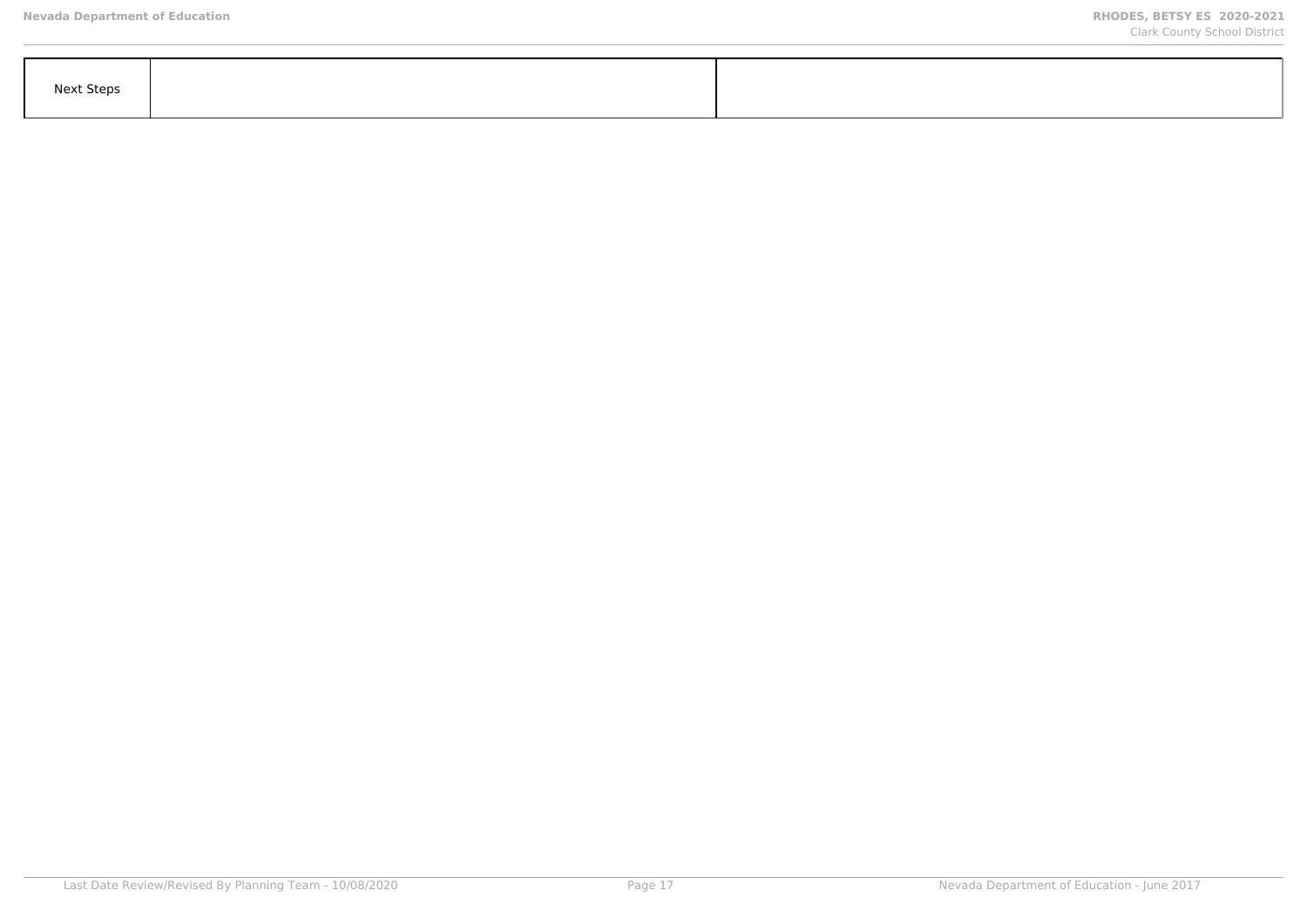# **APPENDIX C - Monitoring/Evaluation**

# **Priority Need/Goal 2**

### **Priority Need/Goal 2:**

Increase the percent of students meeting Adequate Growth Percentile in ELA, from 65.2% to 70.2%, as measured by state summative assessments and reported on the Nevada School Performance Framework.

### **Measurable Objective(s):**

- Increase the percent of non-proficient fourth and fifth grade students meeting Adequate Growth Percentile in ELA from 46.7% to 51.7% by 2021, as measured by state summative assessments and reported on the Nevada School Performance Framework.
- Increase the percent of proficient ELL students in ELA from 16.6% to 27% by 2021, as measured by state summative assessments and reported on the Nevada School Performance Framework.
- Increase the percent of Read by Grade 3 Proficient Economically Disadvantaged students from 46.7% to 51.7%, as measured by state summative assessments and reported on the Nevada School Performance Framework.

# **Status**

N/A

#### **Comments:**

- **2.1 Professional Development:**
- **2.2 Family Engagement:**
- **2.3 Curriculum/Instruction/Assessment:**

**2.4 Other:**

|                 | <b>Mid-Year</b>                                                                                                                                                                                                                                                                                                                                                                                                                                                                                                                                                                                                                                                                                                                                                                                                                                                                                                                                                                                                                                                  | <b>End-of-Year</b> |     |
|-----------------|------------------------------------------------------------------------------------------------------------------------------------------------------------------------------------------------------------------------------------------------------------------------------------------------------------------------------------------------------------------------------------------------------------------------------------------------------------------------------------------------------------------------------------------------------------------------------------------------------------------------------------------------------------------------------------------------------------------------------------------------------------------------------------------------------------------------------------------------------------------------------------------------------------------------------------------------------------------------------------------------------------------------------------------------------------------|--------------------|-----|
| 2.1             | Professional development and coaching support will be utilized to improve instructional collaboration for teachers, focusing on<br>differentiating instruction and standards-based focus for Tier I and Tier II instruction. Teachers will collaborate and receive professional<br>development on utilizing tools and resources to effectively meet the needs of the NVACS. Professional development will include<br>collaboration on practices to focus on purposeful planning, data analysis and effective instructional techniques. Teachers will analyze data<br>and determine instructional actions in order to provide targeted supports for students. Professional development and coaching support will<br>be provided from the Learning Strategist with a focus on priortizing anchor standards and clear focus in instruction to support student<br>learning goals. Teachers will be provided training on using scaffolded strategies in ReadyGen so that teachers increase their knowledge of<br>differentiated literacy and intervention strategies. |                    | N/A |
| Progress        |                                                                                                                                                                                                                                                                                                                                                                                                                                                                                                                                                                                                                                                                                                                                                                                                                                                                                                                                                                                                                                                                  |                    |     |
| <b>Barriers</b> |                                                                                                                                                                                                                                                                                                                                                                                                                                                                                                                                                                                                                                                                                                                                                                                                                                                                                                                                                                                                                                                                  |                    |     |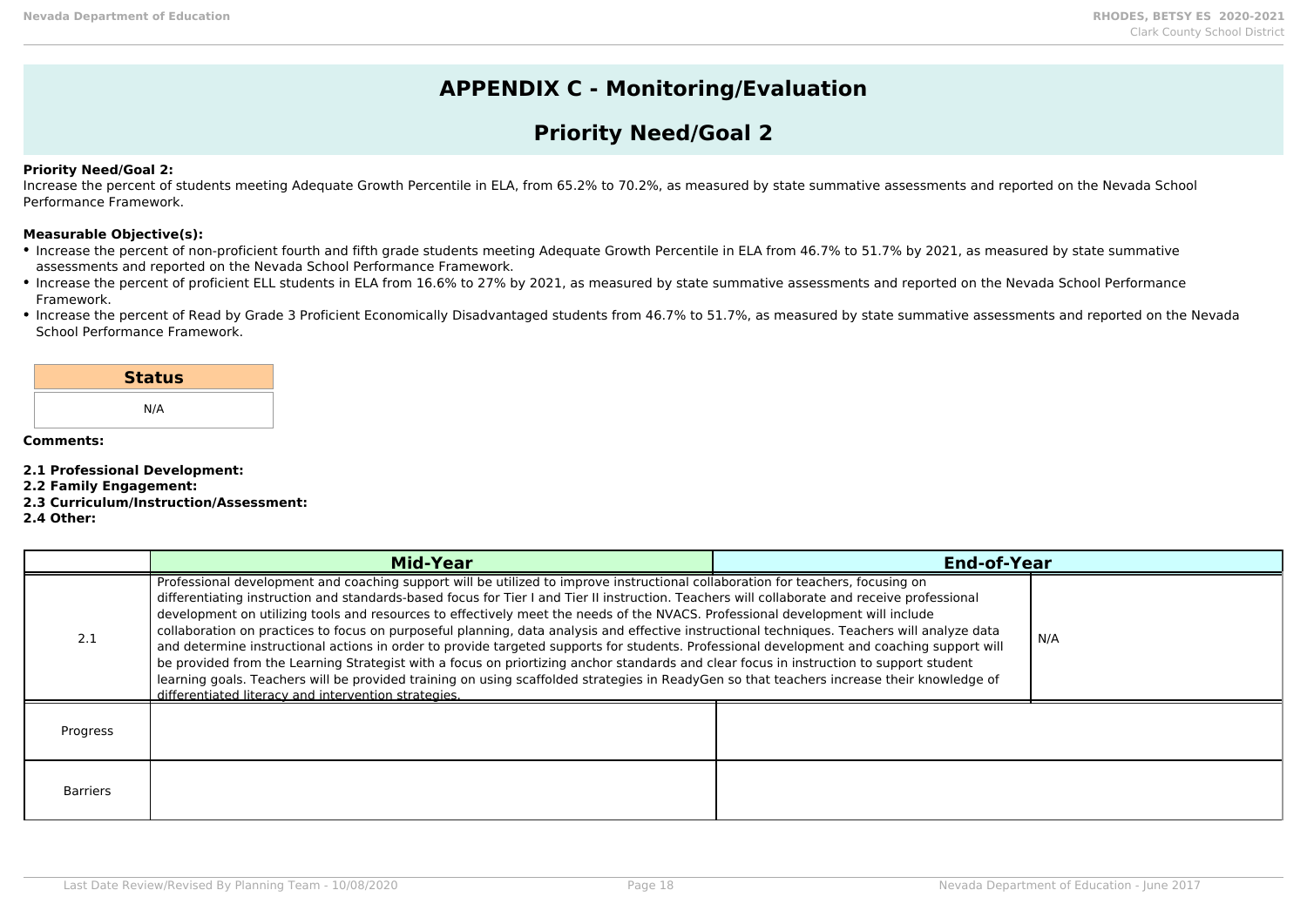| <b>Next Steps</b> |                                                                                                                                                                                                                                                                                                                                                                                                                                                                                                                                                                                                                                                                                                                                                                                                                                                                                                                                                                                                             |     |
|-------------------|-------------------------------------------------------------------------------------------------------------------------------------------------------------------------------------------------------------------------------------------------------------------------------------------------------------------------------------------------------------------------------------------------------------------------------------------------------------------------------------------------------------------------------------------------------------------------------------------------------------------------------------------------------------------------------------------------------------------------------------------------------------------------------------------------------------------------------------------------------------------------------------------------------------------------------------------------------------------------------------------------------------|-----|
| 2.2               | Parent sessions will be utilized to support understanding of reading supports, resources, and interventions. Parent meetings will be held to<br>involve parents in discussions on school practices (Parents & Principals meetings). Academic Nights (STEM night & Literacy Night) and<br>FACES Parent workshops will be provided for parents. Infinite Campus and Class Dojo will be used to assist with regular home to school<br>communication. Assessment data and intervention supports will be shared with parents during parent conferences and throughout the year.<br>MobyMax (a computer-based instructional support) is available for use at home by all enrolled students. Teachers will create recordings of<br>teacher lead instructional videos of how parents can assist their students with curriculum, with a clear focus on main instructional standards.<br>Teachers will maintain clear communication with families through class messages and individual contacts via phone and email. | N/A |
| Progress          |                                                                                                                                                                                                                                                                                                                                                                                                                                                                                                                                                                                                                                                                                                                                                                                                                                                                                                                                                                                                             |     |
| <b>Barriers</b>   |                                                                                                                                                                                                                                                                                                                                                                                                                                                                                                                                                                                                                                                                                                                                                                                                                                                                                                                                                                                                             |     |
| <b>Next Steps</b> |                                                                                                                                                                                                                                                                                                                                                                                                                                                                                                                                                                                                                                                                                                                                                                                                                                                                                                                                                                                                             |     |
| 2.3               | Data analysis will take place within PLC's, staff development sessions, and RTI meetings, with a focus on making instructional adjustments<br>to support all learners. PLC's will include staff development and collaboration sessions, focusing on data analysis to drive instruction and will<br>be used to build consistency in a deeper understanding of NVACS, purposeful planning, and culturally responsive teaching techniques.<br>Collaboration will include a focus on core curriculum materials, high-yield teaching strategies, and instructional scaffolds for all students.<br>Formative and summative data will be collected and analyzed to guide dialogues, planning for effective Tier I and Tier II instruction.<br>Teachers, instructional aides, and the CTT will lead Tier II supports in intervention blocks. MobyMax (computer based instructional support)<br>will be used for targeted skill practice, and will also be available for use beyond the school day.                  | N/A |
| Progress          |                                                                                                                                                                                                                                                                                                                                                                                                                                                                                                                                                                                                                                                                                                                                                                                                                                                                                                                                                                                                             |     |
| <b>Barriers</b>   |                                                                                                                                                                                                                                                                                                                                                                                                                                                                                                                                                                                                                                                                                                                                                                                                                                                                                                                                                                                                             |     |
| <b>Next Steps</b> |                                                                                                                                                                                                                                                                                                                                                                                                                                                                                                                                                                                                                                                                                                                                                                                                                                                                                                                                                                                                             |     |
| 2.4               |                                                                                                                                                                                                                                                                                                                                                                                                                                                                                                                                                                                                                                                                                                                                                                                                                                                                                                                                                                                                             | N/A |
| Progress          |                                                                                                                                                                                                                                                                                                                                                                                                                                                                                                                                                                                                                                                                                                                                                                                                                                                                                                                                                                                                             |     |
| <b>Barriers</b>   |                                                                                                                                                                                                                                                                                                                                                                                                                                                                                                                                                                                                                                                                                                                                                                                                                                                                                                                                                                                                             |     |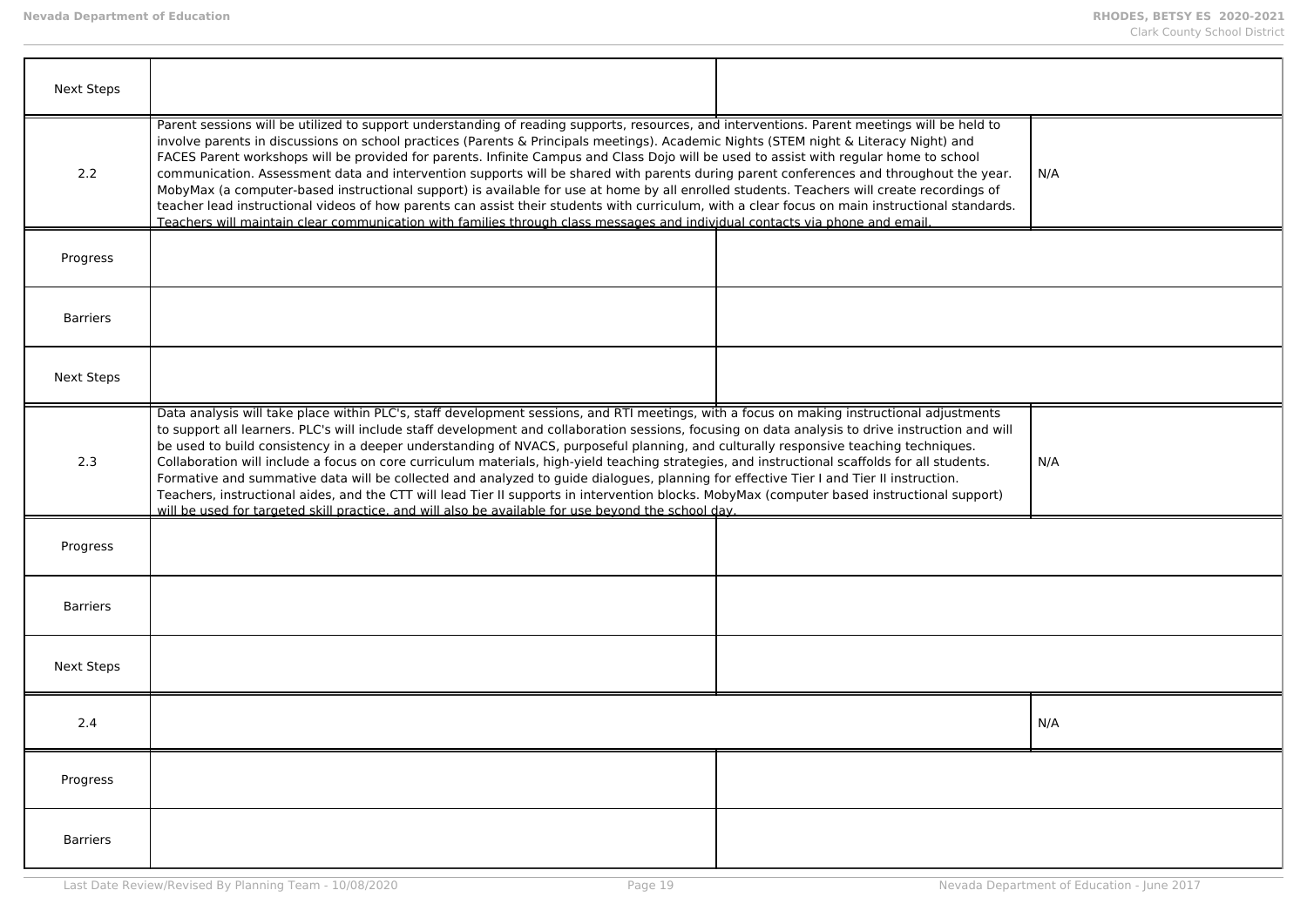| <b>Next Steps</b> |  |
|-------------------|--|
|                   |  |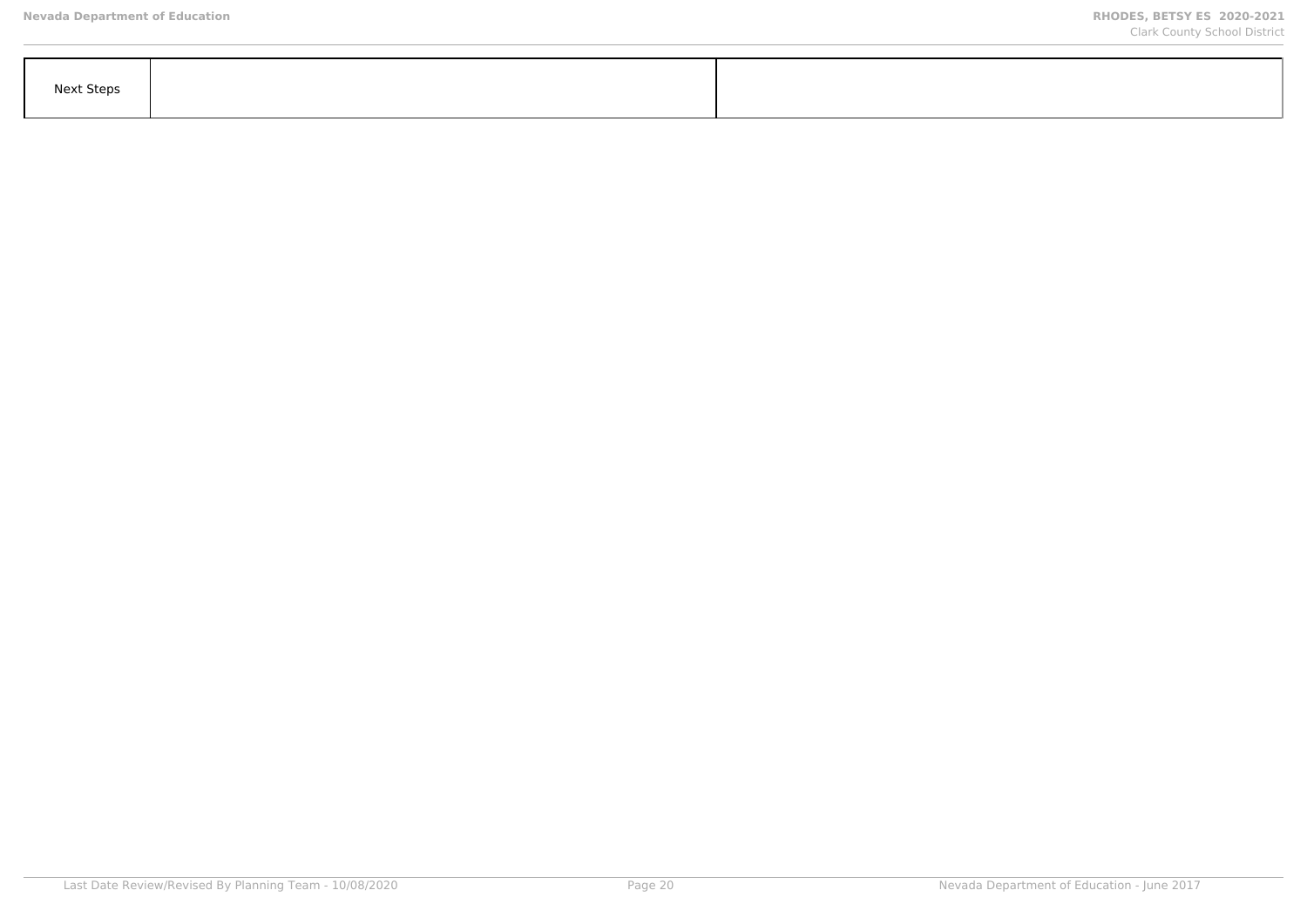# **APPENDIX C - Monitoring/Evaluation**

# **Priority Need/Goal 3**

**Priority Need/Goal 3:**

**Measurable Objective(s):**

| <b>Status</b> |  |
|---------------|--|
| N/A           |  |
|               |  |

**Comments:**

**3.1 Professional Development:**

**3.2 Family Engagement:**

**3.3 Curriculum/Instruction/Assessment:**

**3.4 Other:**

|                   | End-of-Year<br>Mid-Year |  |     |
|-------------------|-------------------------|--|-----|
| 3.1               |                         |  | N/A |
| Progress          |                         |  |     |
| Barriers          |                         |  |     |
| <b>Next Steps</b> |                         |  |     |
| 3.2               |                         |  | N/A |
| Progress          |                         |  |     |
| Barriers          |                         |  |     |